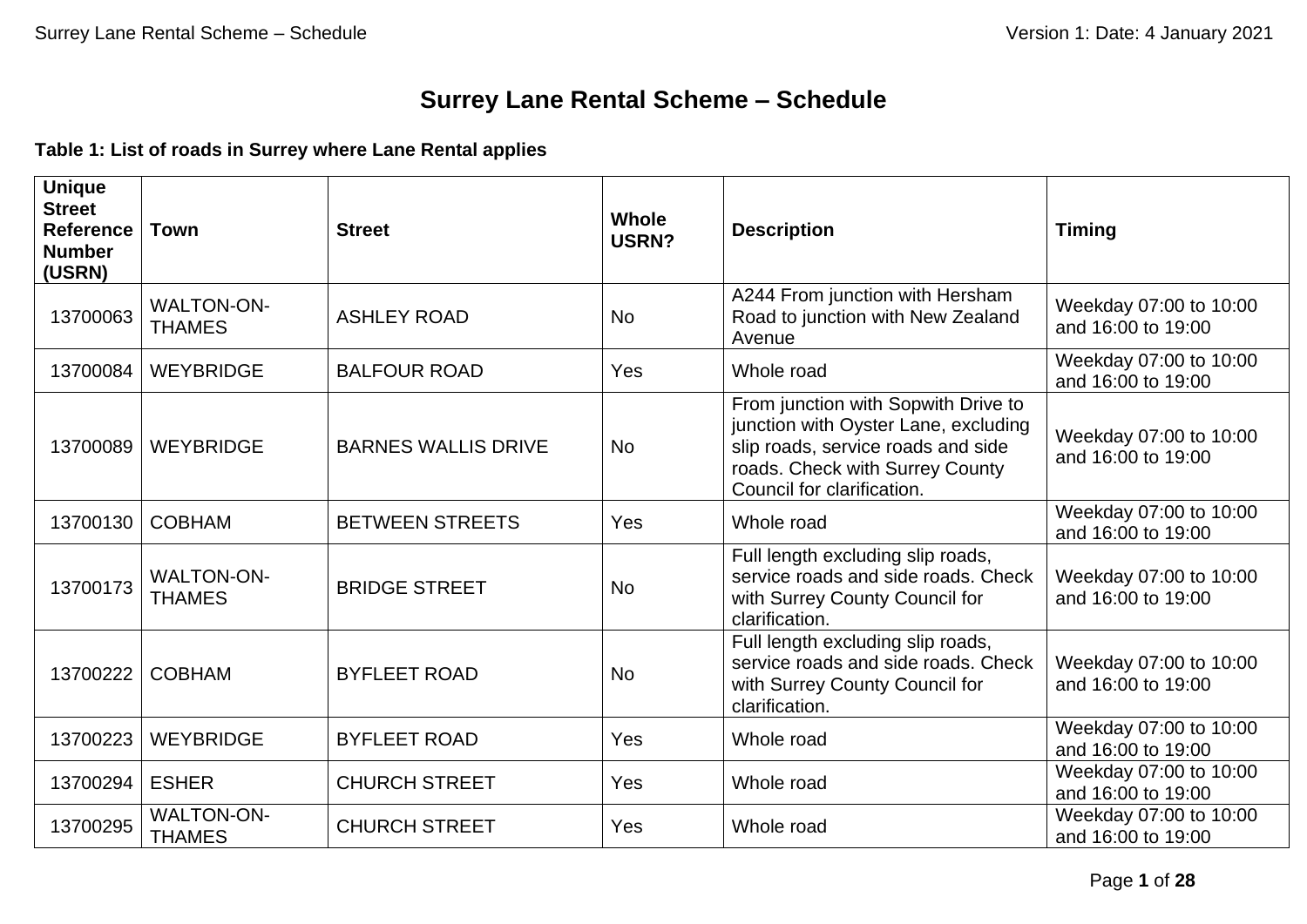| <b>Unique</b><br><b>Street</b><br><b>Reference</b><br><b>Number</b><br>(USRN) | <b>Town</b>                        | <b>Street</b>            | <b>Whole</b><br>USRN? | <b>Description</b>                                                                                                           | <b>Timing</b>                                |
|-------------------------------------------------------------------------------|------------------------------------|--------------------------|-----------------------|------------------------------------------------------------------------------------------------------------------------------|----------------------------------------------|
| 13700296                                                                      | <b>WEYBRIDGE</b>                   | <b>CHURCH STREET</b>     | <b>No</b>             | From junction with Balfour Road to<br>junction with High Street                                                              | Weekday 07:00 to 10:00<br>and 16:00 to 19:00 |
| 13700313                                                                      | <b>ESHER</b>                       | <b>CLAREMONT LANE</b>    | Yes                   | Whole road                                                                                                                   | Weekday 07:00 to 10:00<br>and 16:00 to 19:00 |
| 13700356                                                                      | <b>ESHER</b>                       | <b>COPSEM LANE</b>       | Yes                   | Whole road                                                                                                                   | Weekday 07:00 to 10:00<br>and 16:00 to 19:00 |
| 13700357                                                                      | LEATHERHEAD                        | <b>COPSEM LANE</b>       | Yes                   | Whole road                                                                                                                   | Weekday 07:00 to 10:00<br>and 16:00 to 19:00 |
| 13700502                                                                      | <b>ESHER</b>                       | <b>ESHER GREEN</b>       | <b>No</b>             | From junction with More Lane via<br>junction with Church Street to<br>junction with High Street                              | Weekday 07:00 to 10:00<br>and 16:00 to 19:00 |
| 13700652                                                                      | <b>EAST MOLESEY</b>                | <b>HAMPTON COURT WAY</b> | Yes                   | Whole road                                                                                                                   | Weekday 07:00 to 10:00<br>and 16:00 to 19:00 |
| 13700653                                                                      | <b>ESHER</b>                       | <b>HAMPTON COURT WAY</b> | Yes                   | Whole road                                                                                                                   | Weekday 07:00 to 10:00<br>and 16:00 to 19:00 |
| 13700654                                                                      | <b>THAMES DITTON</b>               | <b>HAMPTON COURT WAY</b> | <b>No</b>             | Full length excluding slip roads,<br>service roads and side roads. Check<br>with Surrey County Council for<br>clarification. | Weekday 07:00 to 10:00<br>and 16:00 to 19:00 |
| 13700682                                                                      | <b>WALTON-ON-</b><br><b>THAMES</b> | <b>HEPWORTH WAY</b>      | Yes                   | Whole road                                                                                                                   | Weekday 07:00 to 10:00<br>and 16:00 to 19:00 |
| 13700696                                                                      | <b>COBHAM</b>                      | <b>HIGH STREET</b>       | Yes                   | Whole road                                                                                                                   | Weekday 07:00 to 10:00<br>and 16:00 to 19:00 |
| 13700697                                                                      | <b>ESHER</b>                       | <b>HIGH STREET</b>       | <b>No</b>             | Full length excluding slip roads,<br>service roads and side roads. Check<br>with Surrey County Council for<br>clarification. | Weekday 07:00 to 10:00<br>and 16:00 to 19:00 |
| 13700698                                                                      | LEATHERHEAD                        | <b>HIGH STREET</b>       | Yes                   | Whole road                                                                                                                   | Weekday 07:00 to 10:00<br>and 16:00 to 19:00 |
| 13700700                                                                      | <b>WALTON-ON-</b><br><b>THAMES</b> | <b>HIGH STREET</b>       | Yes                   | Whole road                                                                                                                   | Weekday 07:00 to 10:00<br>and 16:00 to 19:00 |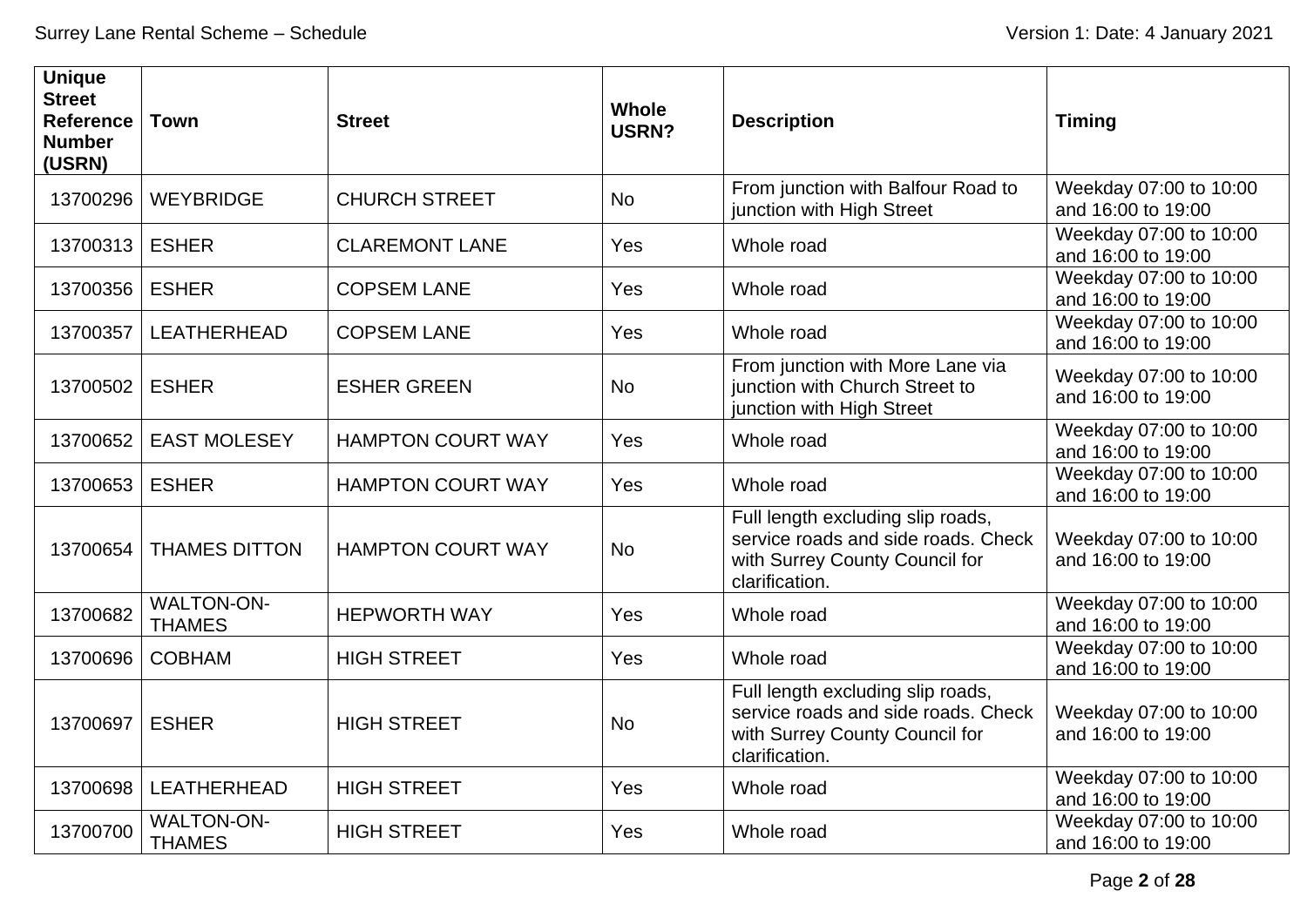| <b>Unique</b><br><b>Street</b><br><b>Reference</b><br><b>Number</b><br>(USRN) | <b>Town</b>                        | <b>Street</b>             | <b>Whole</b><br>USRN? | <b>Description</b>                                                                                                                        | <b>Timing</b>                                |
|-------------------------------------------------------------------------------|------------------------------------|---------------------------|-----------------------|-------------------------------------------------------------------------------------------------------------------------------------------|----------------------------------------------|
| 13700702                                                                      | <b>WEYBRIDGE</b>                   | <b>HIGH STREET</b>        | <b>No</b>             | Full length excluding slip roads,<br>service roads and side roads. Check<br>with Surrey County Council for<br>clarification.              | Weekday 07:00 to 10:00<br>and 16:00 to 19:00 |
| 13700800                                                                      | <b>ESHER</b>                       | <b>KINGSTON BYPASS</b>    | Yes                   | Whole road                                                                                                                                | Weekday 07:00 to 10:00<br>and 16:00 to 19:00 |
| 13700802                                                                      | <b>SURBITON</b>                    | <b>KINGSTON BYPASS</b>    | <b>No</b>             | Full length excluding slip roads,<br>service roads and side roads. Check<br>with Surrey County Council for<br>clarification.              | Weekday 07:00 to 10:00<br>and 16:00 to 19:00 |
| 13700812                                                                      | <b>ESHER</b>                       | <b>LAMMAS LANE</b>        | <b>No</b>             | From junction with Esher Green to<br>junction with West End Lane                                                                          | Weekday 07:00 to 10:00<br>and 16:00 to 19:00 |
| 13700827                                                                      | <b>LEATHERHEAD</b>                 | <b>LEATHERHEAD ROAD</b>   | <b>No</b>             | A244. Full length excluding slip<br>roads, service roads and side roads.<br><b>Check with Surrey County Council</b><br>for clarification. | Weekday 07:00 to 10:00<br>and 16:00 to 19:00 |
| 13700932                                                                      | <b>COBHAM</b>                      | <b>MILL ROAD</b>          | Yes                   | Whole road                                                                                                                                | Weekday 07:00 to 10:00<br>and 16:00 to 19:00 |
| 13700973                                                                      | <b>WEYBRIDGE</b>                   | <b>MONUMENT HILL</b>      | Yes                   | Whole road                                                                                                                                | Weekday 07:00 to 10:00<br>and 16:00 to 19:00 |
| 13700993                                                                      | <b>WALTON-ON-</b><br><b>THAMES</b> | <b>NEW ZEALAND AVENUE</b> | <b>No</b>             | Full length excluding slip roads,<br>service roads and side roads. Check<br>with Surrey County Council for<br>clarification.              | Weekday 07:00 to 10:00<br>and 16:00 to 19:00 |
| 13701036                                                                      | <b>WALTON-ON-</b><br><b>THAMES</b> | <b>OATLANDS DRIVE</b>     | Yes                   | Whole road                                                                                                                                | Weekday 07:00 to 10:00<br>and 16:00 to 19:00 |
| 13701096                                                                      | <b>WEYBRIDGE</b>                   | <b>PARVIS ROAD</b>        | <b>No</b>             | Full length excluding slip roads,<br>service roads and side roads. Check<br>with Surrey County Council for<br>clarification.              | Weekday 07:00 to 10:00<br>and 16:00 to 19:00 |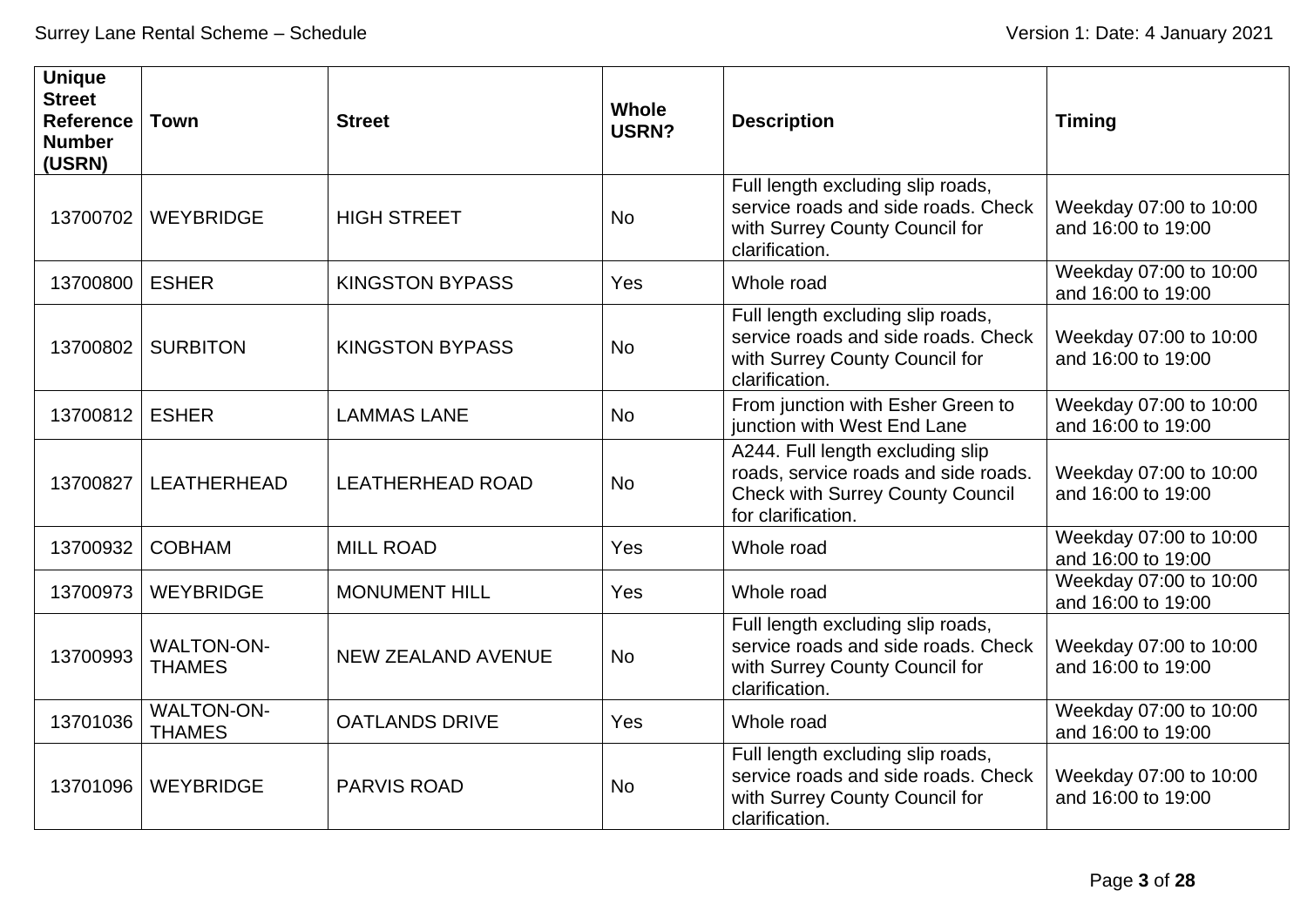| <b>Unique</b><br><b>Street</b><br><b>Reference</b><br><b>Number</b><br>(USRN) | <b>Town</b>                        | <b>Street</b>                            | <b>Whole</b><br>USRN? | <b>Description</b>                                                        | <b>Timing</b>                                                            |
|-------------------------------------------------------------------------------|------------------------------------|------------------------------------------|-----------------------|---------------------------------------------------------------------------|--------------------------------------------------------------------------|
| 13701128                                                                      | <b>COBHAM</b>                      | PORTSMOUTH ROAD                          | <b>No</b>             | From junction with Between Streets<br>to junction with Old Common Road    | Weekday 07:00 to 10:00<br>and 16:00 to 19:00                             |
| 13701129                                                                      | <b>ESHER</b>                       | PORTSMOUTH ROAD                          | <b>No</b>             | From junction with High Street to<br>junction with West End Lane          | Weekday 07:00 to 10:00<br>and 16:00 to 19:00                             |
| 13701130                                                                      | <b>SURBITON</b>                    | PORTSMOUTH ROAD                          | <b>No</b>             | Whole length to County Boundary                                           | Weekday 07:00 to 10:00<br>and 16:00 to 19:00                             |
| 13701131                                                                      | <b>THAMES DITTON</b>               | PORTSMOUTH ROAD                          | Yes                   | Whole road                                                                | Weekday 07:00 to 10:00<br>and 16:00 to 19:00                             |
| 13701158                                                                      | <b>WEYBRIDGE</b>                   | <b>QUEENS ROAD</b>                       | <b>No</b>             | From junction with Hanger Hill to RA<br>at junction with Seven Hills Road | Weekday 07:00 to 10:00<br>and 16:00 to 19:00                             |
| 13701188                                                                      | <b>COBHAM</b>                      | <b>RIVERHILL</b>                         | Yes                   | Whole road                                                                | Weekday 07:00 to 10:00<br>and 16:00 to 19:00                             |
| 13701260                                                                      | <b>COBHAM</b>                      | <b>SEVEN HILLS ROAD</b>                  | <b>No</b>             | From junction with Byfleet Road to<br>junction with Convent Lane.         | Weekday 07:00 to 10:00<br>and 16:00 to 19:00                             |
| 13701359                                                                      | <b>COBHAM</b>                      | <b>STOKE ROAD</b>                        | Yes                   | Whole road                                                                | Weekday 07:00 to 10:00<br>and 16:00 to 19:00                             |
| 13701360                                                                      | <b>COBHAM</b>                      | <b>STOKE ROAD</b>                        | Yes                   | Whole road                                                                | Weekday 07:00 to 10:00<br>and 16:00 to 19:00                             |
| 13701536                                                                      | LEATHERHEAD                        | <b>WARREN LANE</b>                       | Yes                   | Whole road                                                                | Weekday 07:00 to 10:00<br>and 16:00 to 19:00                             |
| 13701580                                                                      | <b>WEYBRIDGE</b>                   | <b>WEYBRIDGE ROAD</b>                    | Yes                   | Whole road                                                                | Weekday 07:00 to 10:00<br>and 16:00 to 19:00                             |
| 13701873                                                                      | <b>ESHER</b>                       | <b>SCILLY ISLES</b><br><b>ROUNDABOUT</b> | Yes                   | Whole road                                                                | Weekday 07:00 to 10:00<br>and 16:00 to 19:00                             |
| 13703680                                                                      | <b>WALTON-ON-</b><br><b>THAMES</b> | <b>HERSHAM ROAD</b>                      | Yes                   | Whole road                                                                | Weekday 07:00 to 10:00<br>and 16:00 to 19:00                             |
| 13900020                                                                      | <b>EPSOM</b>                       | <b>ASHLEY AVENUE</b>                     | Yes                   | Whole road                                                                | Weekday 07:00 to 10:00<br>and 16:00 to 19:00.<br>Saturday 10:00 to 16:00 |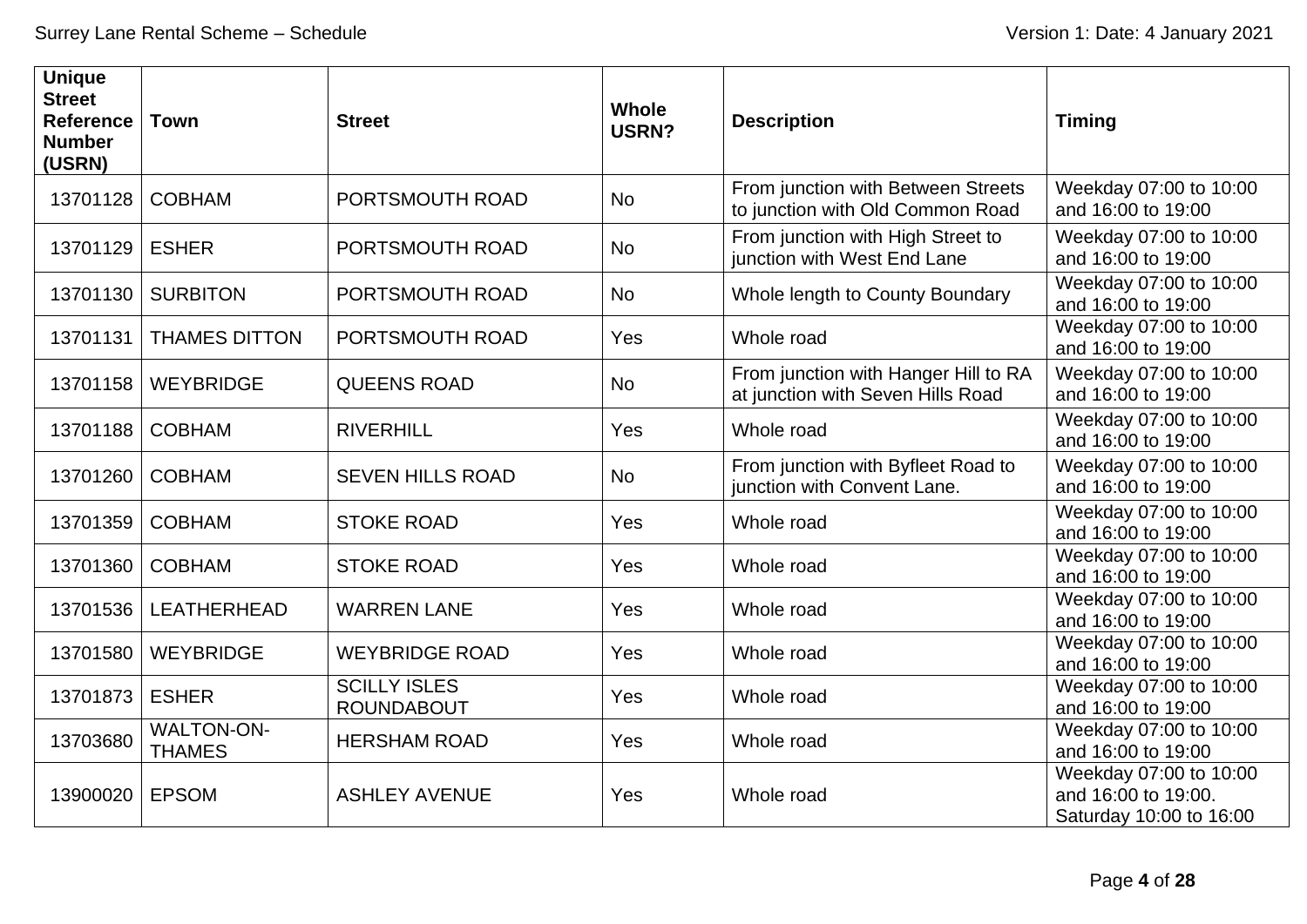| <b>Unique</b><br><b>Street</b><br><b>Reference</b><br><b>Number</b><br>(USRN) | <b>Town</b>  | <b>Street</b>           | Whole<br>USRN? | <b>Description</b>                                                                                                           | <b>Timing</b>                                                            |
|-------------------------------------------------------------------------------|--------------|-------------------------|----------------|------------------------------------------------------------------------------------------------------------------------------|--------------------------------------------------------------------------|
| 13900023                                                                      | <b>EPSOM</b> | <b>ASHLEY ROAD</b>      | <b>No</b>      | From junction with High Street to<br>junction with Ashley Avenue                                                             | Weekday 07:00 to 10:00<br>and 16:00 to 19:00.<br>Saturday 10:00 to 16:00 |
| 13900115                                                                      | <b>EWELL</b> | <b>CHEAM ROAD</b>       | <b>No</b>      | Full length excluding slip roads,<br>service roads and side roads. Check<br>with Surrey County Council for<br>clarification. | Weekday 07:00 to 10:00<br>and 16:00 to 19:00                             |
| 13900116                                                                      | <b>CHEAM</b> | <b>CHEAM ROAD</b>       | Yes            | Whole road                                                                                                                   | Weekday 07:00 to 10:00<br>and 16:00 to 19:00                             |
| 13900123                                                                      | <b>EWELL</b> | <b>CHESSINGTON ROAD</b> | Yes            | Whole road                                                                                                                   | Weekday 07:00 to 10:00<br>and 16:00 to 19:00                             |
| 13900211                                                                      | <b>EPSOM</b> | <b>DORKING ROAD</b>     | Yes            | Whole road                                                                                                                   | Weekday 07:00 to 10:00<br>and 16:00 to 19:00                             |
| 13900224                                                                      | <b>EPSOM</b> | <b>EAST STREET</b>      | Yes            | Whole road                                                                                                                   | Weekday 07:00 to 10:00<br>and 16:00 to 19:00.<br>Saturday 10:00 to 16:00 |
| 13900242                                                                      | <b>EWELL</b> | <b>EPSOM ROAD</b>       | <b>No</b>      | From junction with Windmill Lane to<br>junction with High Street                                                             | Weekday 07:00 to 10:00<br>and 16:00 to 19:00                             |
| 13900248                                                                      | <b>EWELL</b> | <b>EWELL BY-PASS</b>    | Yes            | Whole road                                                                                                                   | Weekday 07:00 to 10:00<br>and 16:00 to 19:00                             |
| 13900323                                                                      | <b>EPSOM</b> | <b>HIGH STREET</b>      | Yes            | Whole road                                                                                                                   | Weekday 07:00 to 10:00<br>and 16:00 to 19:00.<br>Saturday 10:00 to 16:00 |
| 13900324                                                                      | <b>EWELL</b> | <b>HIGH STREET</b>      | Yes            | Whole road                                                                                                                   | Weekday 07:00 to 10:00<br>and 16:00 to 19:00                             |
| 13900371                                                                      | <b>EWELL</b> | <b>KINGSTON ROAD</b>    | Yes            | Whole road                                                                                                                   | Weekday 07:00 to 10:00<br>and 16:00 to 19:00                             |
| 13900399                                                                      | <b>EWELL</b> | <b>LONDON ROAD</b>      | Yes            | Whole road                                                                                                                   | Weekday 07:00 to 10:00<br>and 16:00 to 19:00                             |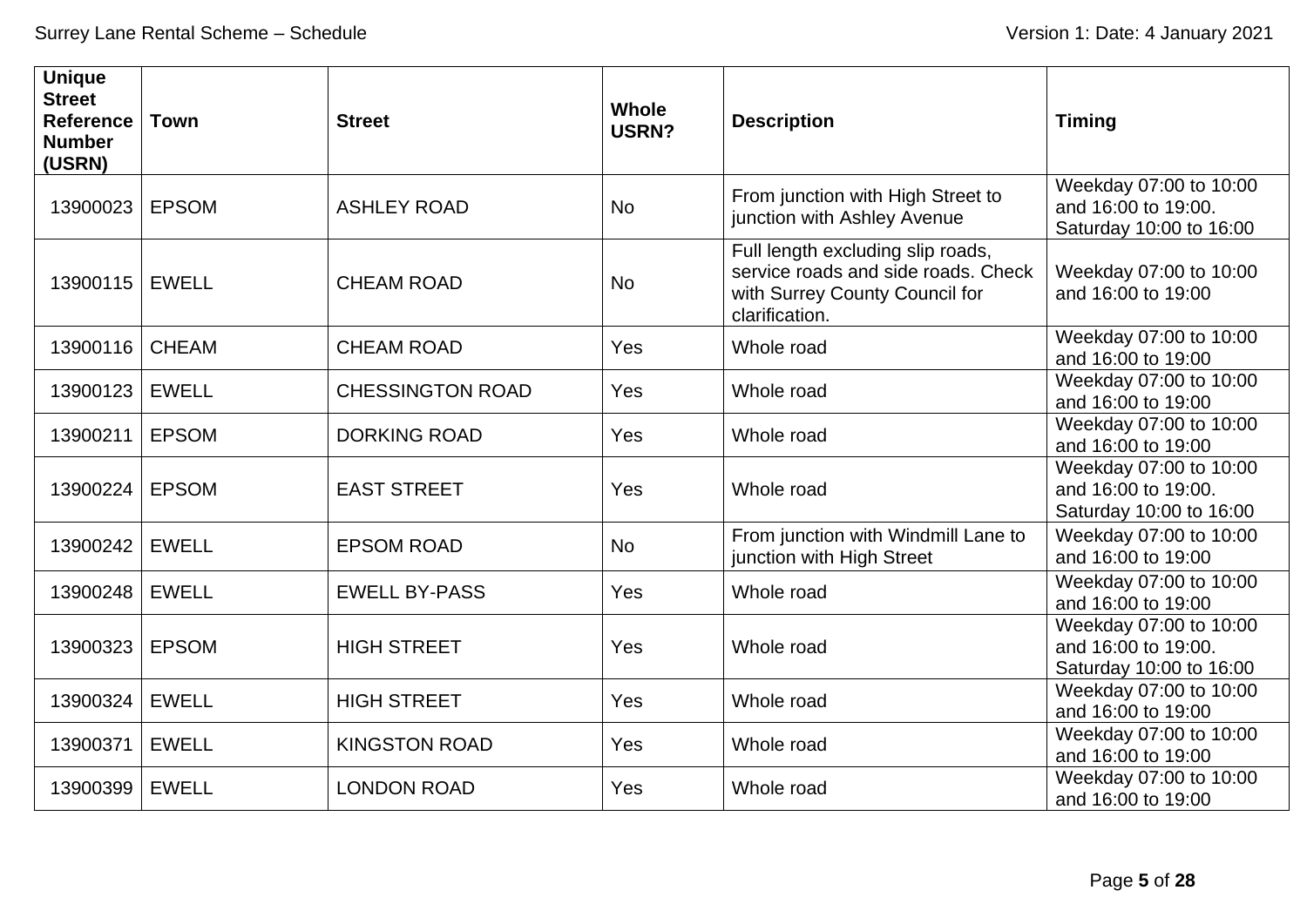| <b>Unique</b><br><b>Street</b><br><b>Reference</b><br><b>Number</b><br>(USRN) | <b>Town</b>      | <b>Street</b>            | <b>Whole</b><br><b>USRN?</b> | <b>Description</b>                                                                                                           | <b>Timing</b>                                                            |
|-------------------------------------------------------------------------------|------------------|--------------------------|------------------------------|------------------------------------------------------------------------------------------------------------------------------|--------------------------------------------------------------------------|
| 13900527                                                                      | <b>EWELL</b>     | <b>REIGATE ROAD</b>      | <b>No</b>                    | Full length excluding slip roads,<br>service roads and side roads. Check<br>with Surrey County Council for<br>clarification. | Weekday 07:00 to 10:00<br>and 16:00 to 19:00                             |
| 13900583                                                                      | <b>EPSOM</b>     | <b>SOUTH STREET</b>      | Yes                          | Whole road                                                                                                                   | Weekday 07:00 to 10:00<br>and 16:00 to 19:00.<br>Saturday 10:00 to 16:00 |
| 13900587                                                                      | <b>EWELL</b>     | <b>SPRING STREET</b>     | Yes                          | Whole road                                                                                                                   | Weekday 07:00 to 10:00<br>and 16:00 to 19:00                             |
| 13900668                                                                      | <b>EPSOM</b>     | <b>UPPER HIGH STREET</b> | <b>No</b>                    | From junction with High Street to car<br>park entrance 60m west of Stevens<br>Close                                          | Weekday 07:00 to 10:00<br>and 16:00 to 19:00                             |
| 13900693                                                                      | <b>EPSOM</b>     | <b>WEST HILL</b>         | <b>No</b>                    | From junction with West Street to<br>junction with Manor Green Road                                                          | Weekday 07:00 to 10:00<br>and 16:00 to 19:00                             |
| 13900696                                                                      | <b>EPSOM</b>     | <b>WEST STREET</b>       | <b>No</b>                    | From junction with High Street to<br>junction with West Hill                                                                 | Weekday 07:00 to 10:00<br>and 16:00 to 19:00                             |
| 13900723                                                                      | <b>EPSOM</b>     | <b>WOODCOTE ROAD</b>     | <b>No</b>                    | From junction with South Street to<br>junction with Avenue Road                                                              | Weekday 07:00 to 10:00<br>and 16:00 to 19:00                             |
| 16000022                                                                      | <b>GUILDFORD</b> | <b>ALDERSHOT ROAD</b>    | No                           | From A3 Dennis Roundabout to RA<br>at junction with Broad Street                                                             | Weekday 07:00 to 10:00<br>and 16:00 to 19:00                             |
| 16000190                                                                      | <b>GUILDFORD</b> | <b>BOXGROVE ROAD</b>     | Yes                          | Whole road                                                                                                                   | Weekday 07:00 to 10:00<br>and 16:00 to 19:00                             |
| 16000205                                                                      | <b>GUILDFORD</b> | <b>BRIDGE STREET</b>     | Yes                          | Whole road                                                                                                                   | Weekday 07:00 to 10:00<br>and 16:00 to 19:00.<br>Saturday 10:00 to 16:00 |
| 16000319                                                                      | <b>GUILDFORD</b> | <b>CHERTSEY STREET</b>   | Yes                          | Whole road                                                                                                                   | Weekday 07:00 to 10:00<br>and 16:00 to 19:00                             |
| 16000364                                                                      | <b>GUILDFORD</b> | <b>CLAY LANE</b>         | Yes                          | Whole road                                                                                                                   | Weekday 07:00 to 10:00<br>and 16:00 to 19:00                             |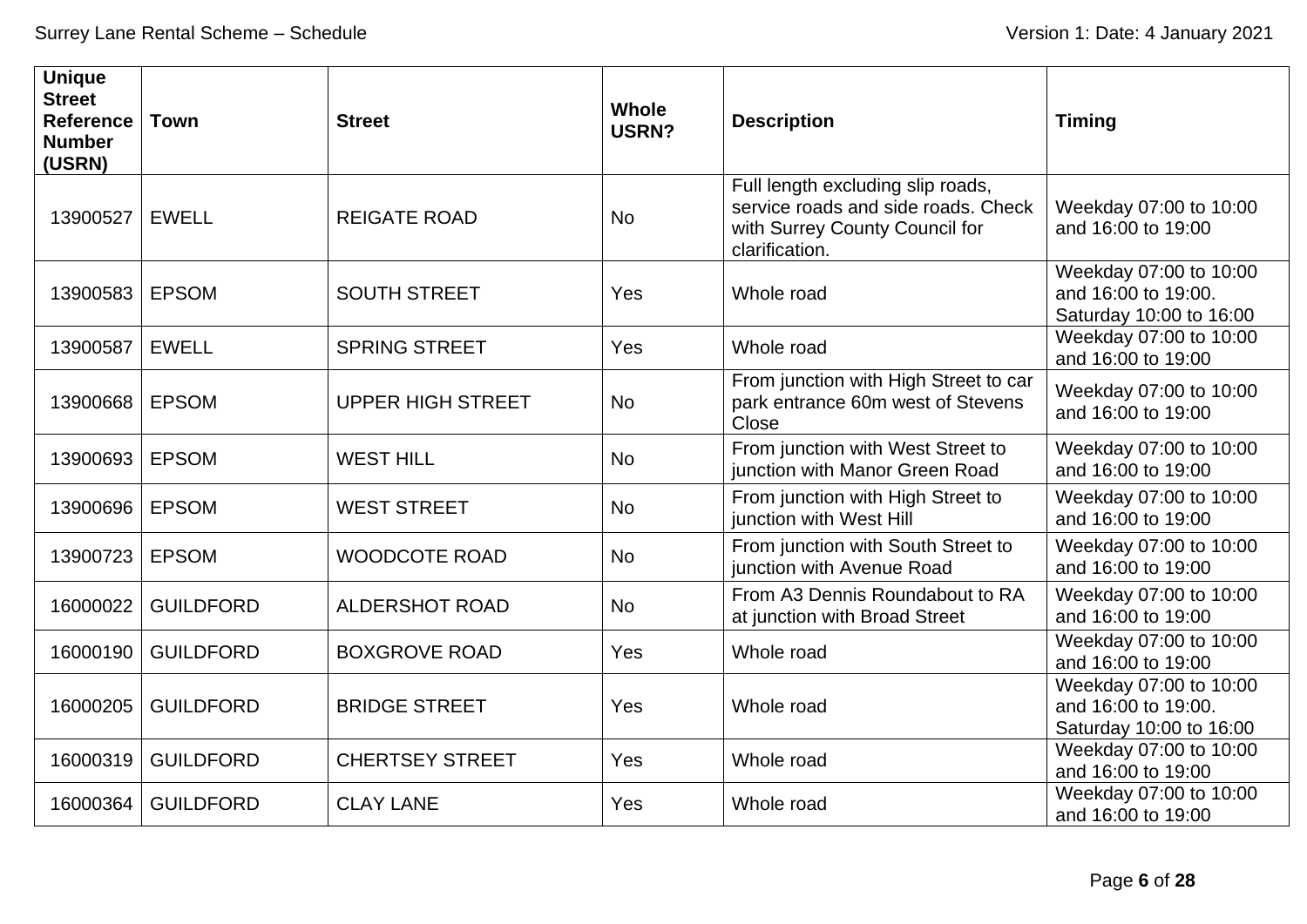| <b>Unique</b><br><b>Street</b><br><b>Reference</b><br><b>Number</b><br>(USRN) | <b>Town</b>      | <b>Street</b>              | <b>Whole</b><br><b>USRN?</b> | <b>Description</b>                                                                                                                         | <b>Timing</b>                                                            |
|-------------------------------------------------------------------------------|------------------|----------------------------|------------------------------|--------------------------------------------------------------------------------------------------------------------------------------------|--------------------------------------------------------------------------|
| 16000396                                                                      | <b>GUILDFORD</b> | <b>COMMERCIAL ROAD</b>     | Yes                          | Whole road                                                                                                                                 | Weekday 07:00 to 10:00<br>and 16:00 to 19:00                             |
| 16000466                                                                      | <b>GUILDFORD</b> | <b>DENNIS ROUNDABOUT</b>   | Yes                          | Whole road                                                                                                                                 | Weekday 07:00 to 10:00<br>and 16:00 to 19:00                             |
| 16000526                                                                      | <b>GUILDFORD</b> | <b>EGERTON ROAD</b>        | Yes                          | Whole road                                                                                                                                 | Weekday 07:00 to 10:00<br>and 16:00 to 19:00                             |
| 16000559                                                                      | <b>GUILDFORD</b> | <b>EPSOM ROAD</b>          | <b>No</b>                    | From junction with High Street to<br>junction with Park Lane                                                                               | Weekday 07:00 to 10:00<br>and 16:00 to 19:00                             |
| 16000596                                                                      | <b>GUILDFORD</b> | <b>FARNHAM ROAD</b>        | Yes                          | Whole street during weekday. On<br>Saturday from junction with Park<br>Street to junction with Bridge Street<br>(Guildford Gyratory) only. | Weekday 07:00 to 10:00<br>and 16:00 to 19:00.<br>Saturday 10:00 to 16:00 |
| 16000775                                                                      | <b>GUILDFORD</b> | <b>GUILDFORD PARK ROAD</b> | Yes                          | Whole road                                                                                                                                 | Weekday 07:00 to 10:00<br>and 16:00 to 19:00                             |
| 16000853                                                                      | <b>GUILDFORD</b> | <b>HIGH STREET</b>         | <b>No</b>                    | From junction with Chertsey Street to<br>junction with London Road                                                                         | Weekday 07:00 to 10:00<br>and 16:00 to 19:00                             |
| 16000886                                                                      | <b>GUILDFORD</b> | <b>HOGS BACK</b>           | Yes                          | Whole road                                                                                                                                 | Weekday 07:00 to 10:00<br>and 16:00 to 19:00                             |
| 16000887                                                                      | <b>PUTTENHAM</b> | <b>HOGS BACK</b>           | Yes                          | Whole length. (SECTION OF HOGS<br><b>BACK MISSING NEAR HERE</b>                                                                            | Weekday 07:00 to 10:00<br>and 16:00 to 19:00                             |
| 16000888                                                                      | <b>SEALE</b>     | <b>HOGS BACK</b>           | <b>No</b>                    | A31. Full length excluding slip roads,<br>service roads and side roads. Check<br>with Surrey County Council for<br>clarification.          | Weekday 07:00 to 10:00<br>and 16:00 to 19:00                             |
| 16000902                                                                      | <b>PUTTENHAM</b> | <b>HOOK LANE</b>           | <b>No</b>                    | From junction with Puttenham Heath<br>Road to junction with Puttenham Hill                                                                 | Weekday 07:00 to 10:00<br>and 16:00 to 19:00                             |
| 16000988                                                                      | <b>SHALFORD</b>  | <b>KINGS ROAD</b>          | <b>No</b>                    | <b>REMOVE - NOT REQUIRED</b>                                                                                                               | Weekday 07:00 to 10:00<br>and 16:00 to 19:00                             |
| 16001079                                                                      | <b>GUILDFORD</b> | <b>LONDON ROAD</b>         | <b>No</b>                    | From junction with High Street to<br>junction with Great Oaks Park                                                                         | Weekday 07:00 to 10:00<br>and 16:00 to 19:00                             |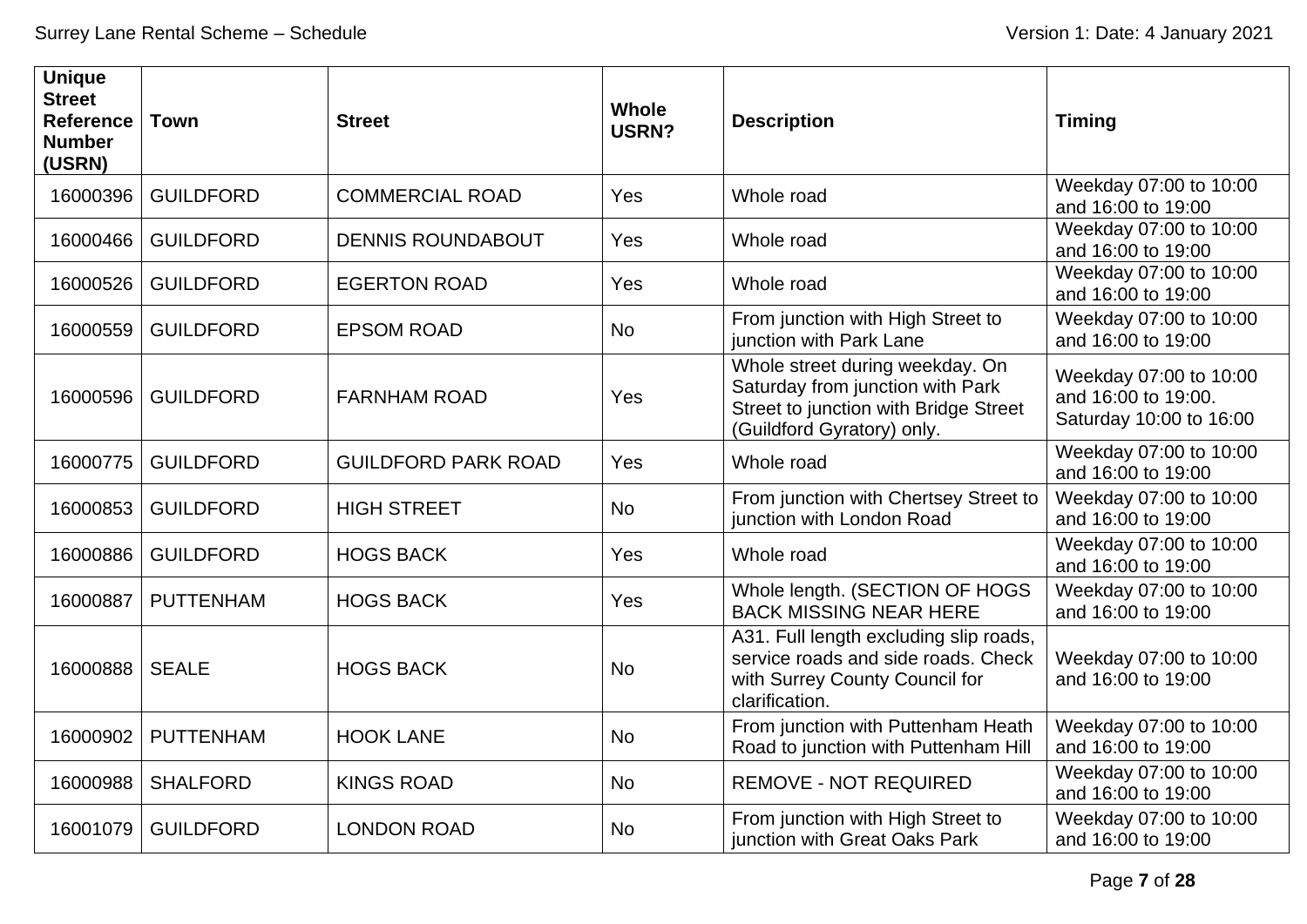| <b>Unique</b><br><b>Street</b><br><b>Reference</b><br><b>Number</b><br>(USRN) | <b>Town</b>      | <b>Street</b>         | <b>Whole</b><br><b>USRN?</b> | <b>Description</b>                                                          | <b>Timing</b>                                                            |
|-------------------------------------------------------------------------------|------------------|-----------------------|------------------------------|-----------------------------------------------------------------------------|--------------------------------------------------------------------------|
| 16001196                                                                      | <b>GUILDFORD</b> | <b>MIDLETON ROAD</b>  | Yes                          | Whole road                                                                  | Weekday 07:00 to 10:00<br>and 16:00 to 19:00                             |
| 16001207                                                                      | <b>GUILDFORD</b> | <b>MILLBROOK</b>      | Yes                          | Whole road                                                                  | Weekday 07:00 to 10:00<br>and 16:00 to 19:00.<br>Saturday 10:00 to 16:00 |
| 16001242                                                                      | <b>GUILDFORD</b> | <b>NEW INN LANE</b>   | <b>No</b>                    | From junction with London Road to<br>junction with Glendale Drive           | Weekday 07:00 to 10:00<br>and 16:00 to 19:00                             |
| 16001276                                                                      | <b>GUILDFORD</b> | <b>NORTH STREET</b>   | Yes                          | Whole road                                                                  | Weekday 07:00 to 10:00<br>and 16:00 to 19:00                             |
| 16001355                                                                      | <b>GUILDFORD</b> | <b>ONSLOW STREET</b>  | Yes                          | Whole road                                                                  | Weekday 07:00 to 10:00<br>and 16:00 to 19:00.<br>Saturday 10:00 to 16:00 |
| 16001389                                                                      | <b>GUILDFORD</b> | <b>PARK STREET</b>    | Yes                          | Whole road                                                                  | Weekday 07:00 to 10:00<br>and 16:00 to 19:00.<br>Saturday 10:00 to 16:00 |
| 16001395                                                                      | <b>GUILDFORD</b> | <b>PARKWAY</b>        | Yes                          | Whole road                                                                  | Weekday 07:00 to 10:00<br>and 16:00 to 19:00                             |
| 16001451                                                                      | <b>GUILDFORD</b> | PORTSMOUTH ROAD       | Yes                          |                                                                             | Weekday 07:00 to 10:00<br>and 16:00 to 19:00                             |
| 16001484                                                                      | <b>COMPTON</b>   | PUTTENHAM HEATH ROAD  | <b>No</b>                    | From junction with Hook Lane to RA<br>at junction with Wanborough<br>Common | Weekday 07:00 to 10:00<br>and 16:00 to 19:00                             |
| 16001485                                                                      | <b>PUTTENHAM</b> | PUTTENHAM HEATH ROAD  | Yes                          | Whole road                                                                  | Weekday 07:00 to 10:00<br>and 16:00 to 19:00                             |
| 16001487                                                                      | <b>PUTTENHAM</b> | <b>PUTTENHAM HILL</b> | Yes                          | Whole road                                                                  | Weekday 07:00 to 10:00<br>and 16:00 to 19:00                             |
| 16001492                                                                      | <b>GUILDFORD</b> | <b>QUARRY STREET</b>  | <b>No</b>                    | A281. From junction with Millbrook to<br>junction with Shalford Road        | Weekday 07:00 to 10:00<br>and 16:00 to 19:00.<br>Saturday 10:00 to 16:00 |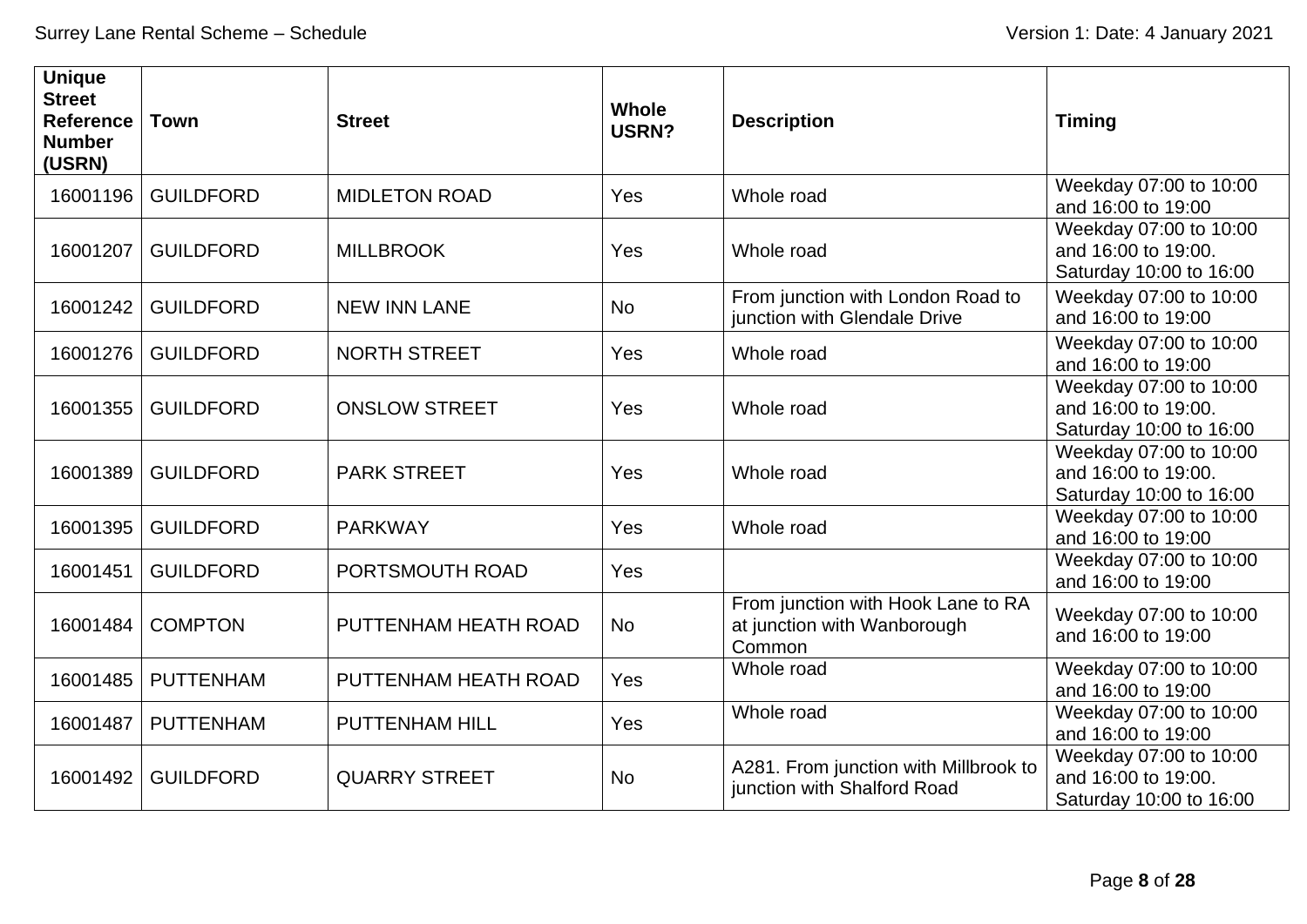| <b>Unique</b><br><b>Street</b><br><b>Reference</b><br><b>Number</b><br>(USRN) | <b>Town</b>      | <b>Street</b>            | <b>Whole</b><br>USRN? | <b>Description</b>                                                                                                                        | <b>Timing</b>                                                            |
|-------------------------------------------------------------------------------|------------------|--------------------------|-----------------------|-------------------------------------------------------------------------------------------------------------------------------------------|--------------------------------------------------------------------------|
| 16001586                                                                      | <b>TONGHAM</b>   | <b>RUNFOLD DIVERSION</b> | <b>No</b>             | A31 including slips and Tongham RA<br>at junction with A331 Blackwater<br>Valley Route.                                                   | Weekday 07:00 to 10:00<br>and 16:00 to 19:00                             |
| 16001650                                                                      | <b>GUILDFORD</b> | <b>SHALFORD ROAD</b>     | Yes                   | Whole road                                                                                                                                | Weekday 07:00 to 10:00<br>and 16:00 to 19:00                             |
| 16001757                                                                      | <b>GUILDFORD</b> | <b>STOKE ROAD</b>        | <b>No</b>             | Full length excluding slip roads,<br>service roads and side roads. Check<br>with Surrey County Council for<br>clarification.              | Weekday 07:00 to 10:00<br>and 16:00 to 19:00.<br>Saturday 10:00 to 16:00 |
| 16001872                                                                      | <b>SHALFORD</b>  | THE STREET               | Yes                   | Whole road                                                                                                                                | Weekday 07:00 to 10:00<br>and 16:00 to 19:00                             |
| 16001953                                                                      | <b>GUILDFORD</b> | <b>WALNUT TREE CLOSE</b> | <b>No</b>             | From junction with Bridge Street to<br>northern most junction with Station<br>View                                                        | Weekday 07:00 to 10:00<br>and 16:00 to 19:00                             |
| 16001970                                                                      | <b>GUILDFORD</b> | <b>WATERDEN ROAD</b>     | Yes                   | Whole road                                                                                                                                | Weekday 07:00 to 10:00<br>and 16:00 to 19:00                             |
| 16002076                                                                      | <b>GUILDFORD</b> | <b>WOKING ROAD</b>       | <b>No</b>             | A320. Full length excluding slip<br>roads, service roads and side roads.<br><b>Check with Surrey County Council</b><br>for clarification. | Weekday 07:00 to 10:00<br>and 16:00 to 19:00                             |
| 16002090                                                                      | <b>GUILDFORD</b> | <b>WOODBRIDGE ROAD</b>   | <b>No</b>             | Full length excluding slip roads,<br>service roads and side roads. Check<br>with Surrey County Council for<br>clarification.              | Weekday 07:00 to 10:00<br>and 16:00 to 19:00.<br>Saturday 10:00 to 16:00 |
| 16002119                                                                      | <b>GUILDFORD</b> | <b>WORPLESDON ROAD</b>   | <b>No</b>             | From junction with Aldershot Road to<br>junction with Salt Box Road                                                                       | Weekday 07:00 to 10:00<br>and 16:00 to 19:00                             |
| 16002131                                                                      | <b>GUILDFORD</b> | <b>YORK ROAD</b>         | Yes                   | Whole road                                                                                                                                | Weekday 07:00 to 10:00<br>and 16:00 to 19:00.<br>Saturday 10:00 to 16:00 |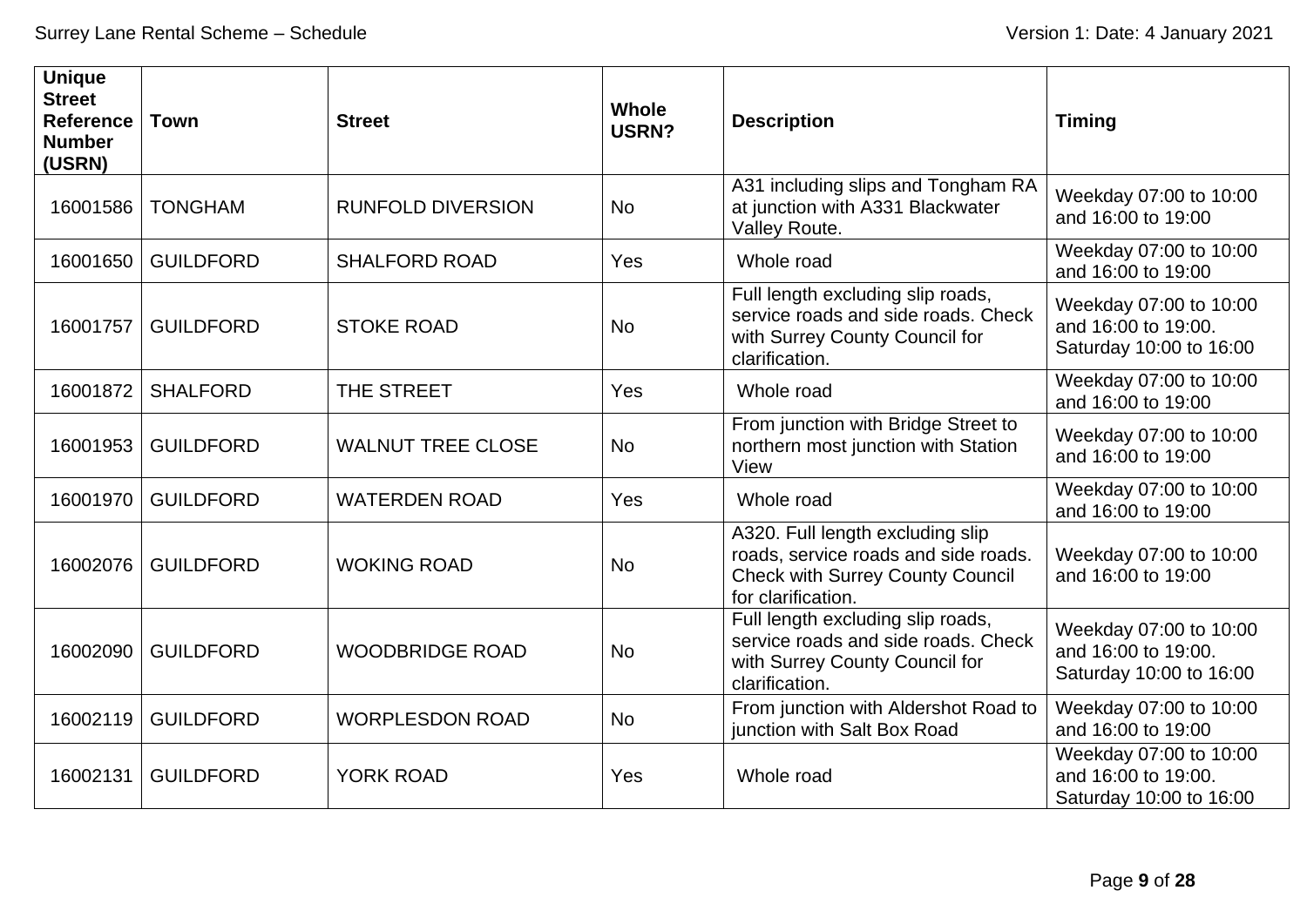| <b>Unique</b><br><b>Street</b><br><b>Reference</b><br><b>Number</b><br>(USRN) | <b>Town</b>          | <b>Street</b>          | <b>Whole</b><br>USRN? | <b>Description</b>                                                                                                                | <b>Timing</b>                                                            |
|-------------------------------------------------------------------------------|----------------------|------------------------|-----------------------|-----------------------------------------------------------------------------------------------------------------------------------|--------------------------------------------------------------------------|
| 16002508                                                                      | <b>GUILDFORD</b>     | <b>LADYMEAD</b>        | <b>No</b>             | Full length excluding slip roads,<br>service roads and side roads. Check<br>with Surrey County Council for<br>clarification.      | Weekday 07:00 to 10:00<br>and 16:00 to 19:00.<br>Saturday 10:00 to 16:00 |
| 25900040                                                                      | <b>DORKING</b>       | <b>ASHCOMBE ROAD</b>   | <b>No</b>             | From junction with London Road to<br>junction with Chalkpit Lane                                                                  | Weekday 07:00 to 10:00<br>and 16:00 to 19:00                             |
| 25900127                                                                      | <b>DORKING RURAL</b> | <b>BRIGHTON ROAD</b>   | <b>No</b>             | From Longbridge RA to West<br><b>Sussex County Boundary</b>                                                                       | Weekday 07:00 to 10:00<br>and 16:00 to 19:00                             |
| 25900152                                                                      | LEATHERHEAD          | <b>BULL HILL</b>       | Yes                   | Whole road                                                                                                                        | Weekday 07:00 to 10:00<br>and 16:00 to 19:00                             |
| 25900190                                                                      | <b>DORKING</b>       | <b>CHALKPIT LANE</b>   | Yes                   | Whole road                                                                                                                        | Weekday 07:00 to 10:00<br>and 16:00 to 19:00                             |
| 25900320                                                                      | <b>DORKING</b>       | <b>DEEPDENE AVENUE</b> | <b>No</b>             | Full length excluding slip roads,<br>service roads and side roads. Check<br>with Surrey County Council for<br>clarification.      | Weekday 07:00 to 10:00<br>and 16:00 to 19:00                             |
| 25900341                                                                      | LEATHERHEAD          | <b>DORKING ROAD</b>    | <b>No</b>             | A24. from junction with By-Pass<br>Road (Givons Grove RA) to 530m<br>south.                                                       | Weekday 07:00 to 10:00<br>and 16:00 to 19:00                             |
| 25900387                                                                      | <b>ASHTEAD</b>       | <b>EPSOM ROAD</b>      | Yes                   | A24. Full length excluding slip roads,<br>service roads and side roads. Check<br>with Surrey County Council for<br>clarification. | Weekday 07:00 to 10:00<br>and 16:00 to 19:00                             |
| 25900388                                                                      | <b>LEATHERHEAD</b>   | <b>EPSOM ROAD</b>      | Yes                   | Whole road                                                                                                                        | Weekday 07:00 to 10:00<br>and 16:00 to 19:00                             |
| 25900551                                                                      | <b>DORKING</b>       | <b>HIGH STREET</b>     | Yes                   | Whole road                                                                                                                        | Weekday 07:00 to 10:00<br>and 16:00 to 19:00.<br>Saturday 10:00 to 16:00 |
| 25900604                                                                      | <b>DORKING RURAL</b> | <b>HORSHAM ROAD</b>    | <b>No</b>             | Full length excluding slip roads,<br>service roads and side roads. Check                                                          | Weekday 07:00 to 10:00<br>and 16:00 to 19:00                             |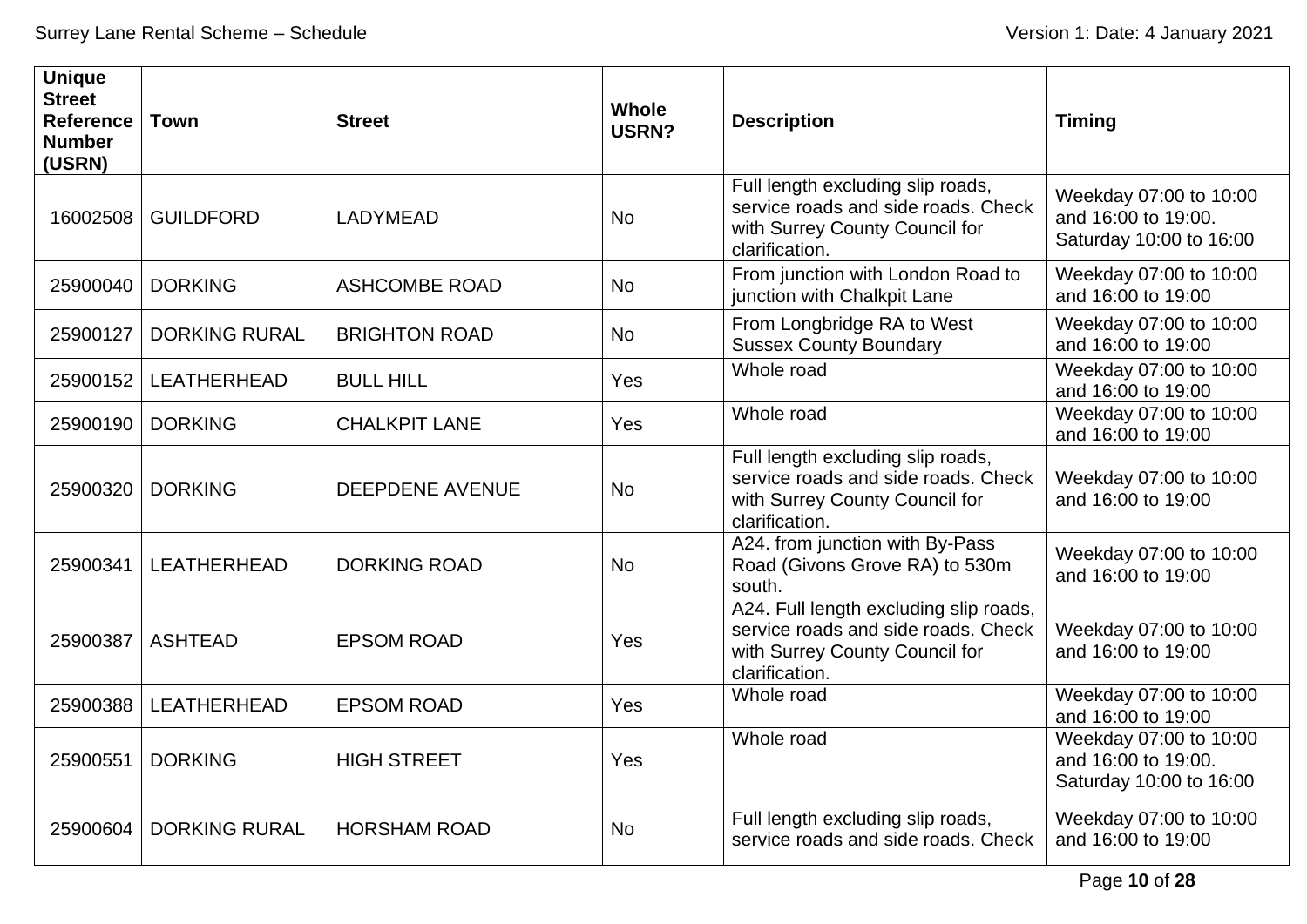| <b>Unique</b><br><b>Street</b><br><b>Reference</b><br><b>Number</b><br>(USRN) | <b>Town</b>    | <b>Street</b>            | <b>Whole</b><br><b>USRN?</b> | <b>Description</b>                                                                                                           | <b>Timing</b>                                |
|-------------------------------------------------------------------------------|----------------|--------------------------|------------------------------|------------------------------------------------------------------------------------------------------------------------------|----------------------------------------------|
|                                                                               |                |                          |                              | with Surrey County Council for<br>clarification.                                                                             |                                              |
| 25900648                                                                      | LEATHERHEAD    | <b>KINGSTON ROAD</b>     | <b>No</b>                    | From junction with Bull Hill to RA at<br>junction with By-Pass Road                                                          | Weekday 07:00 to 10:00<br>and 16:00 to 19:00 |
| 25900663                                                                      | LEATHERHEAD    | <b>BY-PASS ROAD</b>      | <b>No</b>                    | From RA at junction with Kingston<br>Road to RA at junction with Dorking<br>Road (Givons Grove RA)                           | Weekday 07:00 to 10:00<br>and 16:00 to 19:00 |
| 25900664                                                                      | <b>ASHTEAD</b> | <b>LEATHERHEAD ROAD</b>  | Yes                          | Whole road                                                                                                                   | Weekday 07:00 to 10:00<br>and 16:00 to 19:00 |
| 25900666                                                                      | LEATHERHEAD    | <b>LEATHERHEAD ROAD</b>  | Yes                          | Whole road                                                                                                                   | Weekday 07:00 to 10:00<br>and 16:00 to 19:00 |
| 25900702                                                                      | <b>DORKING</b> | <b>LONDON ROAD</b>       | <b>No</b>                    | Full length excluding slip roads,<br>service roads and side roads. Check<br>with Surrey County Council for<br>clarification. | Weekday 07:00 to 10:00<br>and 16:00 to 19:00 |
| 25900703                                                                      | <b>DORKING</b> | <b>LONDON ROAD</b>       | Yes                          | Whole road                                                                                                                   | Weekday 07:00 to 10:00<br>and 16:00 to 19:00 |
| 25900704                                                                      | <b>DORKING</b> | <b>LONDON ROAD</b>       | Yes                          | Whole road                                                                                                                   | Weekday 07:00 to 10:00<br>and 16:00 to 19:00 |
| 25900758                                                                      | <b>DORKING</b> | <b>MICKLEHAM BY-PASS</b> | Yes                          | Whole road                                                                                                                   | Weekday 07:00 to 10:00<br>and 16:00 to 19:00 |
| 25900888                                                                      | LEATHERHEAD    | <b>OXSHOTT ROAD</b>      | <b>No</b>                    | A244. from junction with A243<br>Kingston Road to junction with<br><b>Leatherhead Road</b>                                   | Weekday 07:00 to 10:00<br>and 16:00 to 19:00 |
| 25900979                                                                      | LEATHERHEAD    | <b>RANDALLS ROAD</b>     | <b>No</b>                    | From junction with Bull Hill to<br>junction with Randalls Way                                                                | Weekday 07:00 to 10:00<br>and 16:00 to 19:00 |
| 25901001                                                                      | <b>DORKING</b> | <b>REIGATE ROAD</b>      | No                           | From junction with High Street to<br>junction with Coach Road                                                                | Weekday 07:00 to 10:00<br>and 16:00 to 19:00 |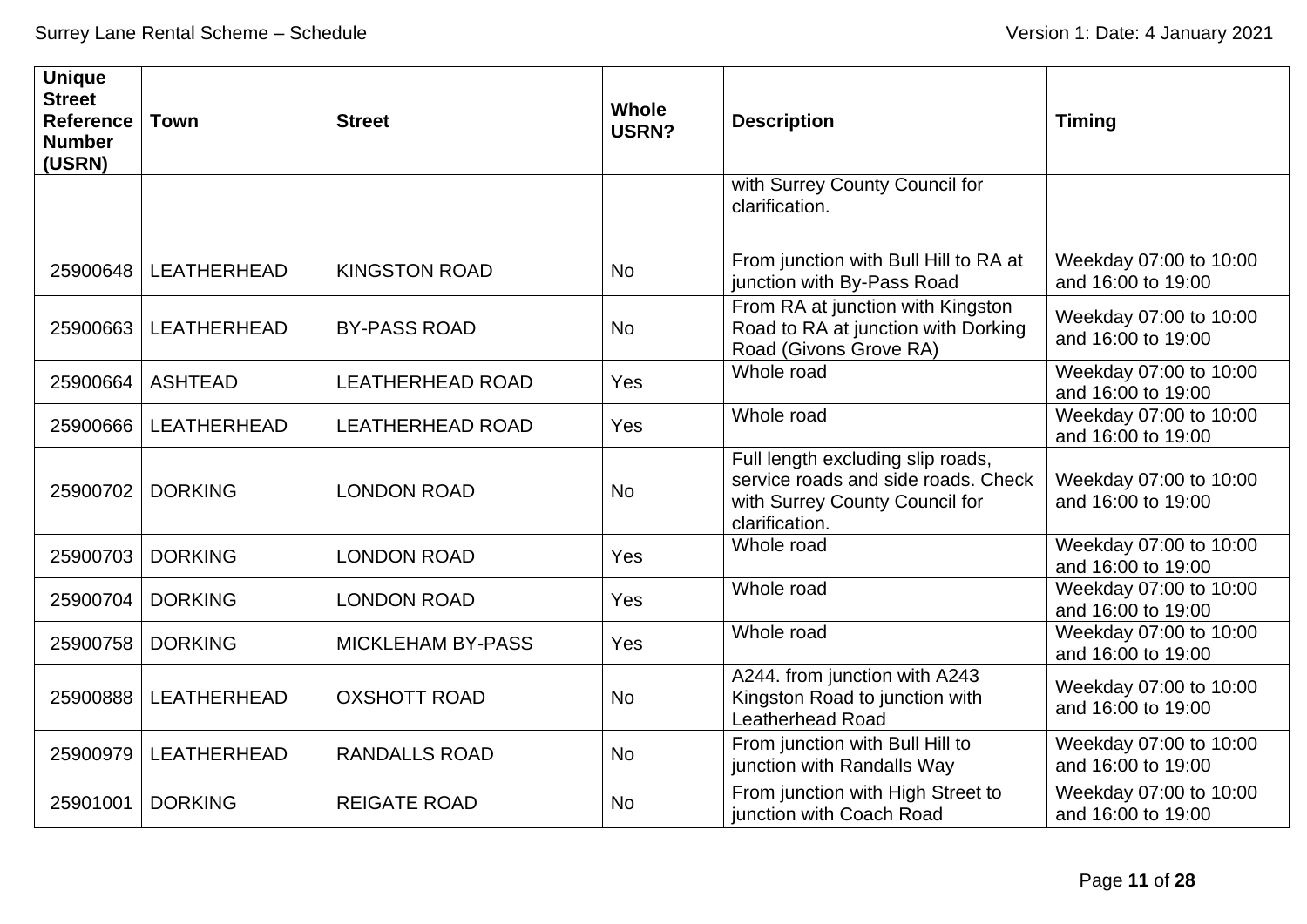| <b>Unique</b><br><b>Street</b><br><b>Reference</b><br><b>Number</b><br>(USRN) | <b>Town</b>          | <b>Street</b>                                | <b>Whole</b><br><b>USRN?</b> | <b>Description</b>                                                                                                           | <b>Timing</b>                                                            |
|-------------------------------------------------------------------------------|----------------------|----------------------------------------------|------------------------------|------------------------------------------------------------------------------------------------------------------------------|--------------------------------------------------------------------------|
| 25901002                                                                      | <b>DORKING RURAL</b> | <b>REIGATE ROAD</b>                          | <b>No</b>                    | From junction with A23 Brighton<br>Road to 25m South of junction with<br>Sideways Lane                                       | Weekday 07:00 to 10:00<br>and 16:00 to 19:00                             |
| 25901099                                                                      | <b>DORKING</b>       | <b>SOUTH STREET</b>                          | <b>No</b>                    | Full length excluding slip roads,<br>service roads and side roads. Check<br>with Surrey County Council for<br>clarification. | Weekday 07:00 to 10:00<br>and 16:00 to 19:00                             |
| 25901138                                                                      | LEATHERHEAD          | <b>STATION APPROACH ROAD</b>                 | Yes                          | Whole road                                                                                                                   | Weekday 07:00 to 10:00<br>and 16:00 to 19:00                             |
| 25901144                                                                      | <b>DORKING</b>       | <b>STATION ROAD</b>                          | <b>No</b>                    | From junction with West Street to<br>junction with Chalkpit Lane                                                             | Weekday 07:00 to 10:00<br>and 16:00 to 19:00                             |
| 25901145                                                                      | LEATHERHEAD          | <b>STATION ROAD</b>                          | No                           | From junction with Bull Hill to<br>junction with Station Approach Road                                                       | Weekday 07:00 to 10:00<br>and 16:00 to 19:00                             |
| 25901201                                                                      | LEATHERHEAD          | THE CRESCENT                                 | Yes                          | Whole road                                                                                                                   | Weekday 07:00 to 10:00<br>and 16:00 to 19:00                             |
| 25901237                                                                      | <b>ASHTEAD</b>       | THE STREET                                   | Yes                          | Whole road                                                                                                                   | Weekday 07:00 to 10:00<br>and 16:00 to 19:00                             |
| 25901292                                                                      | <b>DORKING</b>       | <b>VINCENT LANE</b>                          | Yes                          | Whole road                                                                                                                   | Weekday 07:00 to 10:00<br>and 16:00 to 19:00.<br>Saturday 10:00 to 16:00 |
| 25901313                                                                      | <b>LEATHERHEAD</b>   | <b>ROUNDABOUT AT</b><br><b>WATERWAY ROAD</b> | Yes                          | Whole road                                                                                                                   | Weekday 07:00 to 10:00<br>and 16:00 to 19:00                             |
| 25901314                                                                      | LEATHERHEAD          | <b>WATERWAY ROAD</b>                         | Yes                          | Whole road                                                                                                                   | Weekday 07:00 to 10:00<br>and 16:00 to 19:00                             |
| 25901331                                                                      | <b>DORKING</b>       | <b>WEST STREET</b>                           | Yes                          | Whole road                                                                                                                   | Weekday 07:00 to 10:00<br>and 16:00 to 19:00.<br>Saturday 10:00 to 16:00 |
| 25901333                                                                      | <b>DORKING</b>       | <b>WESTCOTT ROAD</b>                         | Yes                          | Whole road                                                                                                                   | Weekday 07:00 to 10:00<br>and 16:00 to 19:00                             |
| 25901395                                                                      | LEATHERHEAD          | YOUNG STREET                                 | Yes                          | Whole road                                                                                                                   | Weekday 07:00 to 10:00<br>and 16:00 to 19:00                             |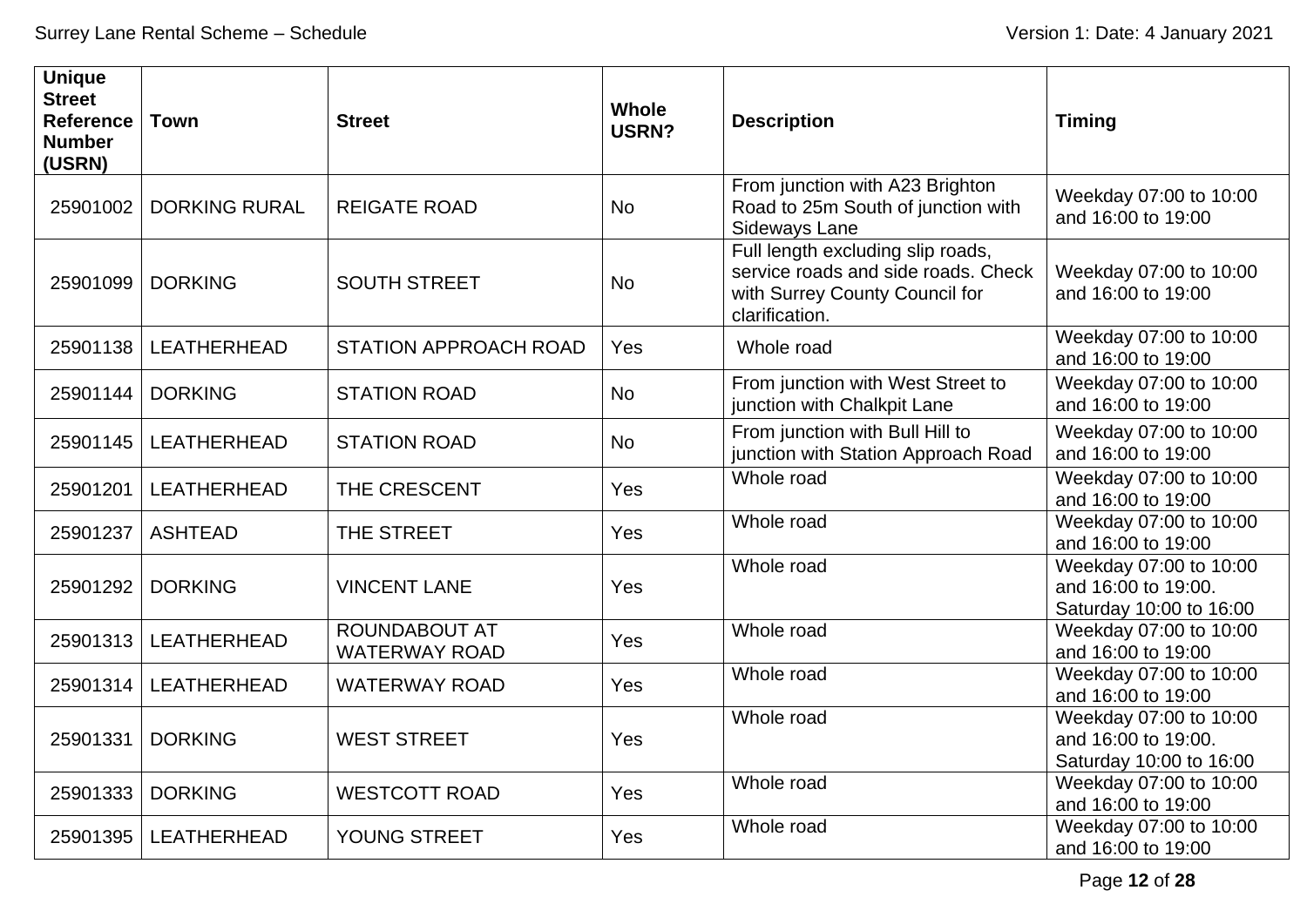| <b>Unique</b><br><b>Street</b><br><b>Reference</b><br><b>Number</b><br>(USRN) | <b>Town</b>        | <b>Street</b>         | <b>Whole</b><br>USRN? | <b>Description</b>                                                                                                                             | <b>Timing</b>                                                            |
|-------------------------------------------------------------------------------|--------------------|-----------------------|-----------------------|------------------------------------------------------------------------------------------------------------------------------------------------|--------------------------------------------------------------------------|
| 25902051                                                                      | <b>DORKING</b>     | <b>HORSHAM ROAD</b>   | Yes                   | Whole road                                                                                                                                     | Weekday 07:00 to 10:00<br>and 16:00 to 19:00                             |
| 31200072                                                                      | <b>HORLEY</b>      | <b>BALCOMBE ROAD</b>  | <b>No</b>             | A23 link only. from junction with<br>Bonehurst Road to W/w Brighton<br>Road                                                                    | Weekday 07:00 to 10:00<br>and 16:00 to 19:00                             |
| 31200076                                                                      | <b>REIGATE</b>     | <b>BANCROFT ROAD</b>  | Yes                   | Whole road                                                                                                                                     | Weekday 07:00 to 10:00<br>and 16:00 to 19:00.<br>Saturday 10:00 to 16:00 |
| 31200116                                                                      | <b>REIGATE</b>     | <b>BELL STREET</b>    | <b>No</b>             | Full length excluding slip roads,<br>service roads and side roads. Check<br>with Surrey County Council for<br>clarification.                   | Weekday 07:00 to 10:00<br>and 16:00 to 19:00.<br>Saturday 10:00 to 16:00 |
| 31200117                                                                      | <b>BANSTEAD</b>    | <b>BELMONT RISE</b>   | Yes                   | Whole road                                                                                                                                     | Weekday 07:00 to 10:00<br>and 16:00 to 19:00                             |
| 31200146                                                                      | <b>BANSTEAD</b>    | <b>BOLTERS LANE</b>   | Yes                   | Whole road                                                                                                                                     | Weekday 07:00 to 10:00<br>and 16:00 to 19:00                             |
| 31200149                                                                      | <b>HORLEY</b>      | <b>BONEHURST ROAD</b> | Yes                   | Whole road                                                                                                                                     | Weekday 07:00 to 10:00<br>and 16:00 to 19:00                             |
| 31200151                                                                      | <b>SALFORDS</b>    | <b>BONEHURST ROAD</b> | Yes                   | Whole road                                                                                                                                     | Weekday 07:00 to 10:00<br>and 16:00 to 19:00                             |
| 31200177                                                                      | <b>BANSTEAD</b>    | <b>BRIGHTON ROAD</b>  | <b>No</b>             | A217 only. Full length excluding slip<br>roads, service roads and side roads.<br><b>Check with Surrey County Council</b><br>for clarification. | Weekday 07:00 to 10:00<br>and 16:00 to 19:00                             |
| 31200178                                                                      | <b>BURGH HEATH</b> | <b>BRIGHTON ROAD</b>  | <b>No</b>             | A217 only. Full length excluding slip<br>roads, service roads and side roads.<br><b>Check with Surrey County Council</b><br>for clarification. | Weekday 07:00 to 10:00<br>and 16:00 to 19:00                             |
| 31200180                                                                      | <b>HORLEY</b>      | <b>BRIGHTON ROAD</b>  | Yes                   | Whole road                                                                                                                                     | Weekday 07:00 to 10:00<br>and 16:00 to 19:00                             |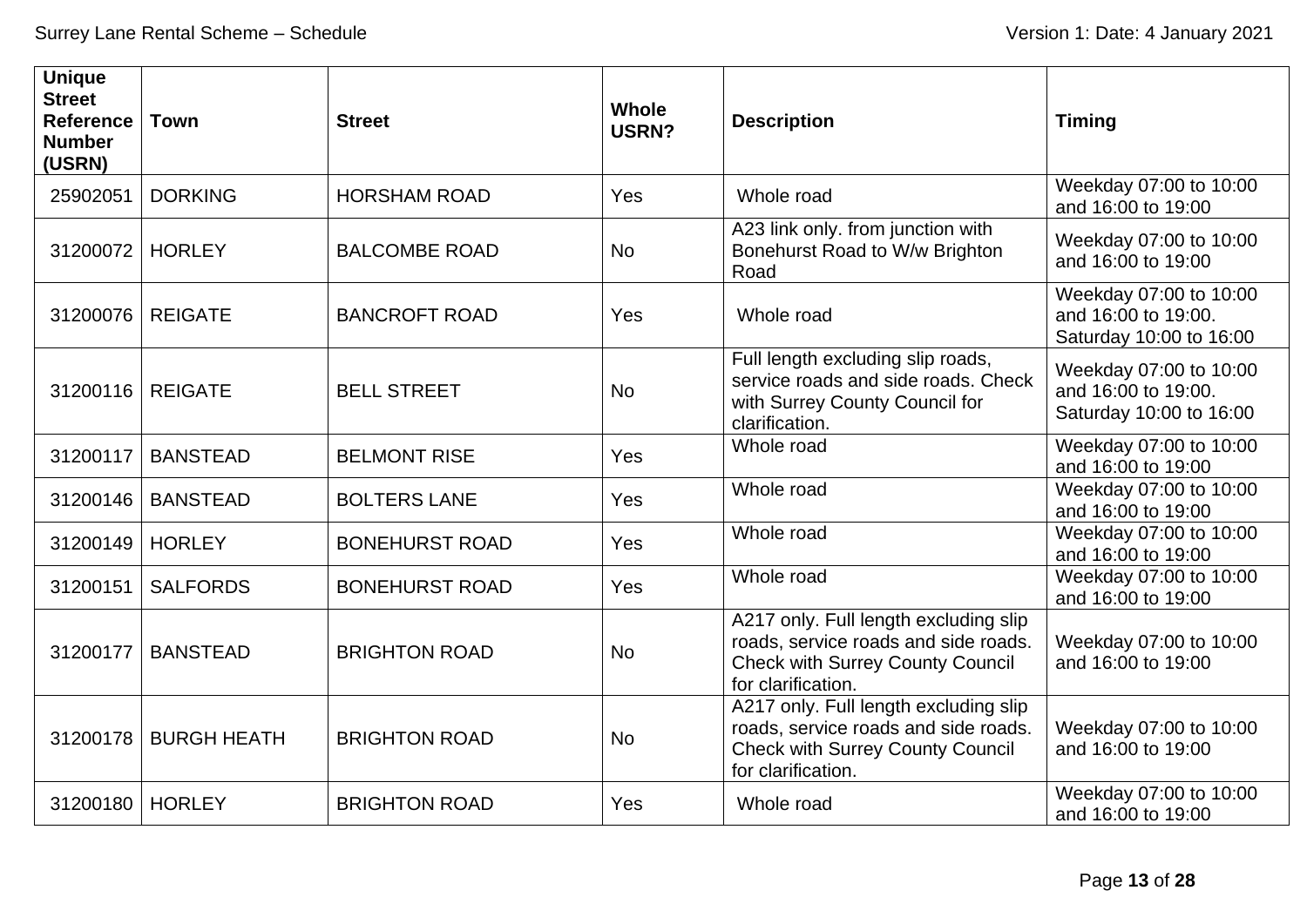| <b>Unique</b><br><b>Street</b><br><b>Reference</b><br><b>Number</b><br>(USRN) | <b>Town</b>                      | <b>Street</b>            | <b>Whole</b><br>USRN? | <b>Description</b>                                                                                                                             | <b>Timing</b>                                                            |
|-------------------------------------------------------------------------------|----------------------------------|--------------------------|-----------------------|------------------------------------------------------------------------------------------------------------------------------------------------|--------------------------------------------------------------------------|
| 31200181                                                                      | <b>LOWER</b><br><b>KINGSWOOD</b> | <b>BRIGHTON ROAD</b>     | <b>No</b>             | A217 only. Full length excluding slip<br>roads, service roads and side roads.<br><b>Check with Surrey County Council</b><br>for clarification. | Weekday 07:00 to 10:00<br>and 16:00 to 19:00                             |
| 31200183                                                                      | <b>REDHILL</b>                   | <b>BRIGHTON ROAD</b>     | Yes                   | Whole road                                                                                                                                     | Weekday 07:00 to 10:00<br>and 16:00 to 19:00                             |
| 31200184                                                                      | <b>SALFORDS</b>                  | <b>BRIGHTON ROAD</b>     | Yes                   | Whole road                                                                                                                                     | Weekday 07:00 to 10:00<br>and 16:00 to 19:00                             |
| 31200244                                                                      | <b>REIGATE</b>                   | <b>CASTLEFIELD ROAD</b>  | Yes                   | Whole road                                                                                                                                     | Weekday 07:00 to 10:00<br>and 16:00 to 19:00                             |
| 31200315                                                                      | <b>REIGATE</b>                   | <b>CHURCH STREET</b>     | Yes                   | Whole road                                                                                                                                     | Weekday 07:00 to 10:00<br>and 16:00 to 19:00.<br>Saturday 10:00 to 16:00 |
| 31200342                                                                      | <b>REIGATE</b>                   | <b>COCKSHOT HILL</b>     | <b>No</b>             | Full length excluding slip roads,<br>service roads and side roads. Check<br>with Surrey County Council for<br>clarification.                   | Weekday 07:00 to 10:00<br>and 16:00 to 19:00                             |
| 31200395                                                                      | <b>REDHILL</b>                   | <b>CROMWELL ROAD</b>     | Yes                   | Whole road                                                                                                                                     | Weekday 07:00 to 10:00<br>and 16:00 to 19:00                             |
| 31200407                                                                      | <b>BANSTEAD</b>                  | <b>CROYDON LANE</b>      | Yes                   | Whole road                                                                                                                                     | Weekday 07:00 to 10:00<br>and 16:00 to 19:00                             |
| 31200447                                                                      | <b>REIGATE</b>                   | <b>DOVERS GREEN ROAD</b> | <b>No</b>             | From junction with Woodhatch Road<br>to junction with Dovers West                                                                              | Weekday 07:00 to 10:00<br>and 16:00 to 19:00                             |
| 31200532                                                                      | <b>BANSTEAD</b>                  | FIR TREE ROAD            | Yes                   | Whole road                                                                                                                                     | Weekday 07:00 to 10:00<br>and 16:00 to 19:00                             |
| 31200651                                                                      | <b>REDHILL</b>                   | <b>HATCHLANDS ROAD</b>   | <b>No</b>             | A25. Full length excluding slip roads,<br>service roads and side roads. Check<br>with Surrey County Council for<br>clarification.              | Weekday 07:00 to 10:00<br>and 16:00 to 19:00                             |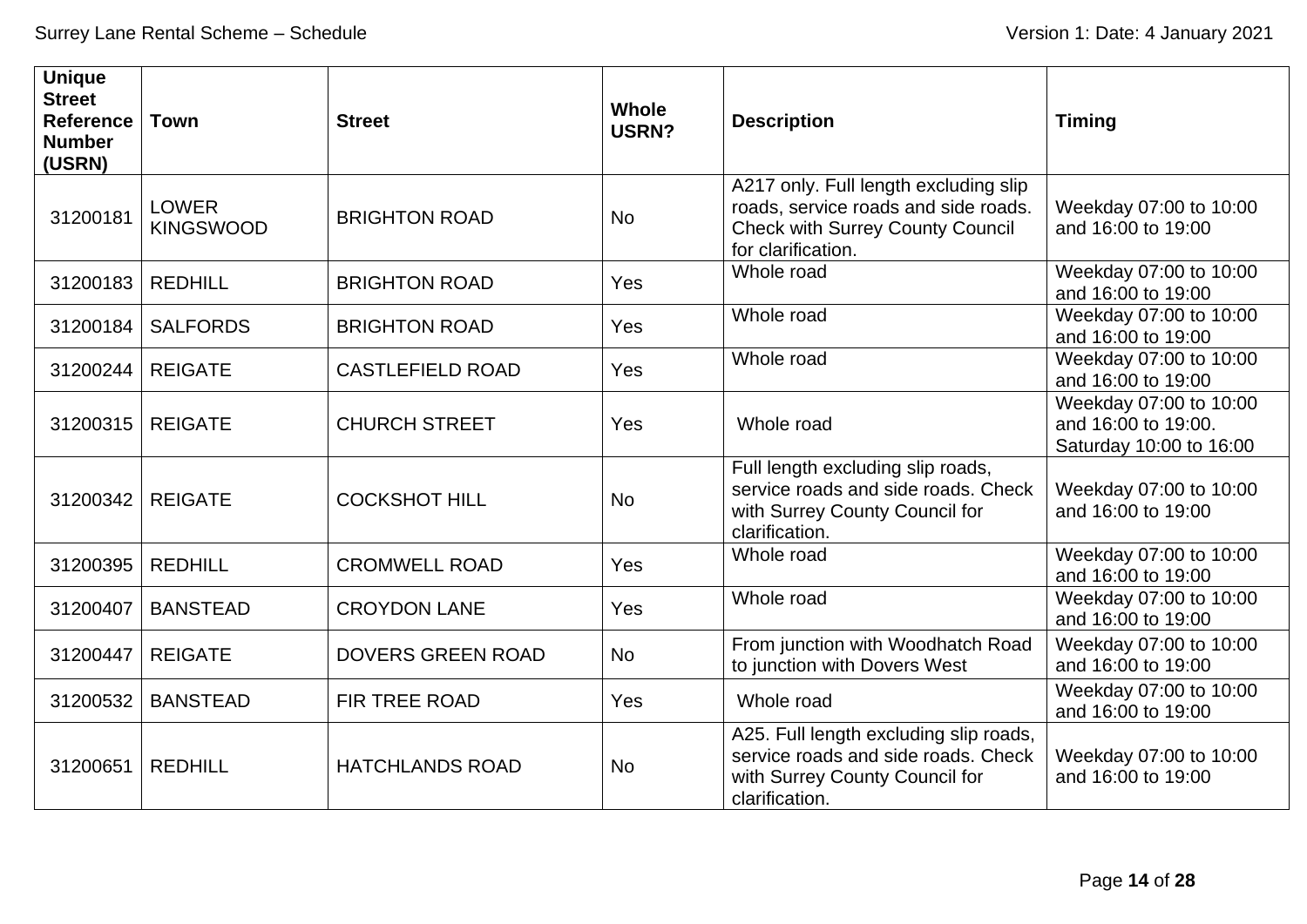| <b>Unique</b><br><b>Street</b><br><b>Reference</b><br><b>Number</b><br>(USRN) | <b>Town</b>     | <b>Street</b>            | <b>Whole</b><br>USRN? | <b>Description</b>                                                                                                                                                                      | <b>Timing</b>                                                            |
|-------------------------------------------------------------------------------|-----------------|--------------------------|-----------------------|-----------------------------------------------------------------------------------------------------------------------------------------------------------------------------------------|--------------------------------------------------------------------------|
| 31200695                                                                      | <b>BANSTEAD</b> | <b>HIGH STREET</b>       | <b>No</b>             | Full length excluding slip roads,<br>service roads and side roads. Check<br>with Surrey County Council for<br>clarification.                                                            | Weekday 07:00 to 10:00<br>and 16:00 to 19:00                             |
| 31200697                                                                      | <b>MERSTHAM</b> | <b>HIGH STREET</b>       | Yes                   | Whole road                                                                                                                                                                              | Weekday 07:00 to 10:00<br>and 16:00 to 19:00                             |
| 31200698                                                                      | <b>REDHILL</b>  | <b>HIGH STREET</b>       | Yes                   | Whole road                                                                                                                                                                              | Weekday 07:00 to 10:00<br>and 16:00 to 19:00                             |
| 31200699                                                                      | <b>REIGATE</b>  | <b>HIGH STREET</b>       | Yes                   | Whole road                                                                                                                                                                              | Weekday 07:00 to 10:00<br>and 16:00 to 19:00.<br>Saturday 10:00 to 16:00 |
| 31200746                                                                      | <b>REDHILL</b>  | <b>HORLEY ROAD</b>       | Yes                   | Whole road                                                                                                                                                                              | Weekday 07:00 to 10:00<br>and 16:00 to 19:00                             |
| 31200846                                                                      | <b>REDHILL</b>  | <b>LINKFIELD CORNER</b>  | Yes                   | Whole road                                                                                                                                                                              | Weekday 07:00 to 10:00<br>and 16:00 to 19:00                             |
| 31200856                                                                      | <b>MERSTHAM</b> | <b>LONDON ROAD NORTH</b> | <b>No</b>             | A23. From junction with High Street<br>to junction with Brighton Road,<br>excluding slip roads, service roads<br>and side roads. Check with Surrey<br>County Council for clarification. | Weekday 07:00 to 10:00<br>and 16:00 to 19:00                             |
| 31200858                                                                      | <b>MERSTHAM</b> | <b>LONDON ROAD SOUTH</b> | <b>No</b>             | A23. From junction with High Street<br>to junction with London Road<br>excluding slip roads, service roads<br>and side roads. Check with Surrey<br>County Council for clarification.    | Weekday 07:00 to 10:00<br>and 16:00 to 19:00                             |
| 31200861                                                                      | <b>REDHILL</b>  | <b>LONDON ROAD</b>       | Yes                   | Whole road                                                                                                                                                                              | Weekday 07:00 to 10:00<br>and 16:00 to 19:00                             |
| 31200862                                                                      | <b>REIGATE</b>  | <b>LONDON ROAD</b>       | <b>Yes</b>            | Whole road                                                                                                                                                                              | Weekday 07:00 to 10:00<br>and 16:00 to 19:00.<br>Saturday 10:00 to 16:00 |
| 31200921                                                                      | <b>REDHILL</b>  | <b>MARKETFIELD WAY</b>   | Yes                   | Whole road                                                                                                                                                                              | Weekday 07:00 to 10:00<br>and 16:00 to 19:00                             |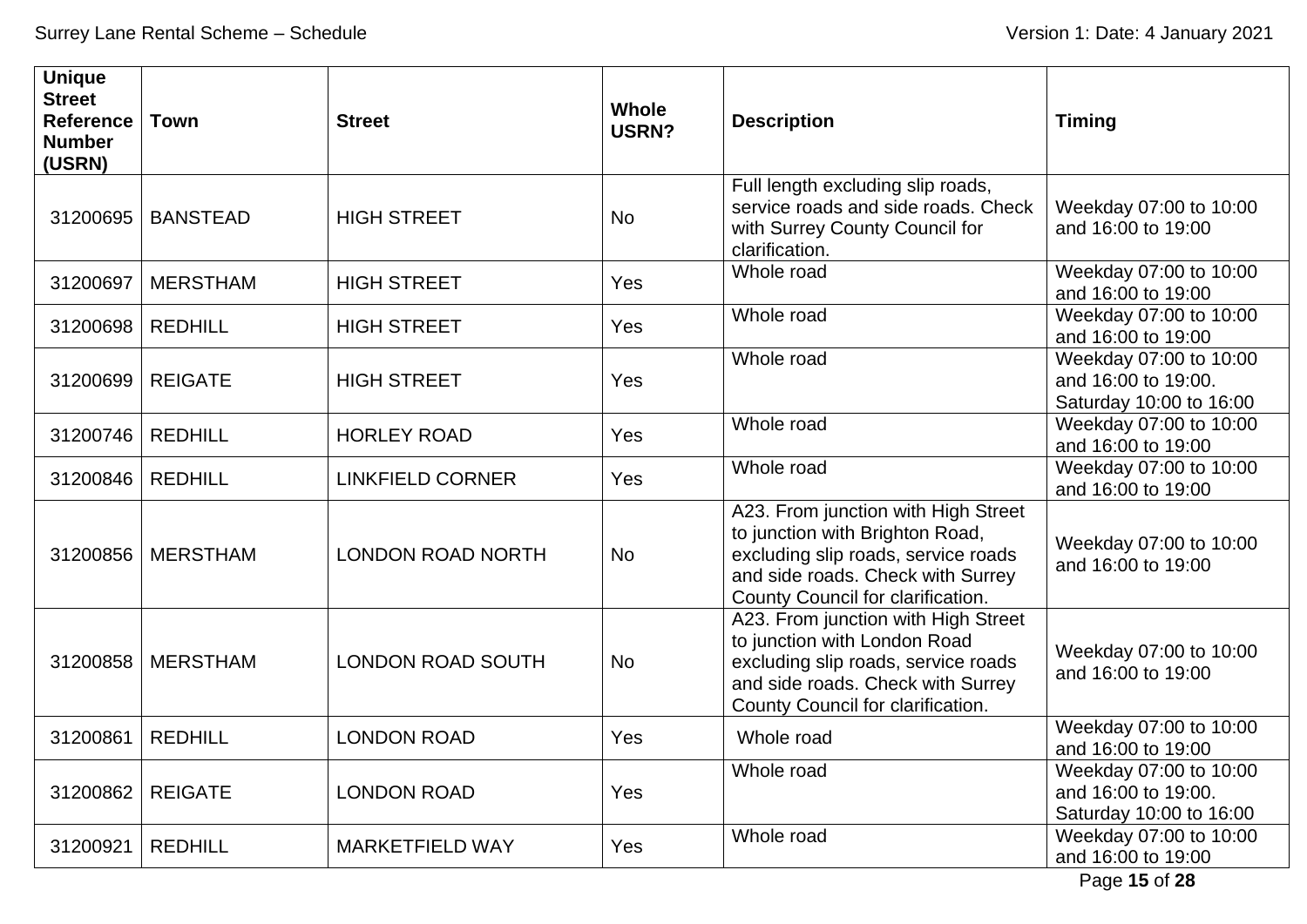| <b>Unique</b><br><b>Street</b><br><b>Reference</b><br><b>Number</b><br>(USRN) | <b>Town</b>        | <b>Street</b>           | <b>Whole</b><br>USRN? | <b>Description</b>                                                                                                                              | <b>Timing</b>                                |
|-------------------------------------------------------------------------------|--------------------|-------------------------|-----------------------|-------------------------------------------------------------------------------------------------------------------------------------------------|----------------------------------------------|
| 31201132                                                                      | <b>REDHILL</b>     | <b>PRINCESS WAY</b>     | Yes                   | Whole road                                                                                                                                      | Weekday 07:00 to 10:00<br>and 16:00 to 19:00 |
| 31201143                                                                      | <b>REDHILL</b>     | <b>QUEENSWAY</b>        | Yes                   | Whole road                                                                                                                                      | Weekday 07:00 to 10:00<br>and 16:00 to 19:00 |
| 31201160                                                                      | <b>REDHILL</b>     | <b>REDSTONE HILL</b>    | <b>No</b>             | A25. Full length excluding slip roads,<br>service roads and side roads. Check<br>with Surrey County Council for<br>clarification.               | Weekday 07:00 to 10:00<br>and 16:00 to 19:00 |
| 31201171                                                                      | <b>REIGATE</b>     | <b>REIGATE HILL</b>     | Yes                   | Whole road                                                                                                                                      | Weekday 07:00 to 10:00<br>and 16:00 to 19:00 |
| 31201174                                                                      | <b>BURGH HEATH</b> | <b>REIGATE ROAD</b>     | Yes                   | Whole road                                                                                                                                      | Weekday 07:00 to 10:00<br>and 16:00 to 19:00 |
| 31201338                                                                      | <b>REDHILL</b>     | <b>ST MATTHEWS ROAD</b> | Yes                   | Whole road                                                                                                                                      | Weekday 07:00 to 10:00<br>and 16:00 to 19:00 |
| 31201357                                                                      | <b>REDHILL</b>     | <b>STATION ROAD</b>     | <b>No</b>             | A25. junction with Linkfield Lane to<br>junction with Queensway                                                                                 | Weekday 07:00 to 10:00<br>and 16:00 to 19:00 |
| 31201380                                                                      | <b>BANSTEAD</b>    | <b>SUTTON LANE</b>      | <b>No</b>             | From junction with High Street to<br>junction with Winkworth Road                                                                               | Weekday 07:00 to 10:00<br>and 16:00 to 19:00 |
| 31201567                                                                      | <b>REIGATE</b>     | <b>WEST STREET</b>      | Yes                   | Whole road                                                                                                                                      | Weekday 07:00 to 10:00<br>and 16:00 to 19:00 |
| 31201601                                                                      | <b>BANSTEAD</b>    | <b>WINKWORTH ROAD</b>   | <b>No</b>             | A2022 only. Full length excluding slip<br>roads, service roads and side roads.<br><b>Check with Surrey County Council</b><br>for clarification. | Weekday 07:00 to 10:00<br>and 16:00 to 19:00 |
| 31201619                                                                      | <b>REIGATE</b>     | <b>WOODHATCH ROAD</b>   | <b>No</b>             | From junction with Dovers Green<br>Road to junction with Tilers Way                                                                             | Weekday 07:00 to 10:00<br>and 16:00 to 19:00 |
| 31201864                                                                      | <b>KINGSWOOD</b>   | <b>BRIGHTON ROAD</b>    | Yes                   | Whole road                                                                                                                                      | Weekday 07:00 to 10:00<br>and 16:00 to 19:00 |
| 31201886                                                                      | <b>REIGATE</b>     | <b>REIGATE ROAD</b>     | Yes                   | Whole road                                                                                                                                      | Weekday 07:00 to 10:00<br>and 16:00 to 19:00 |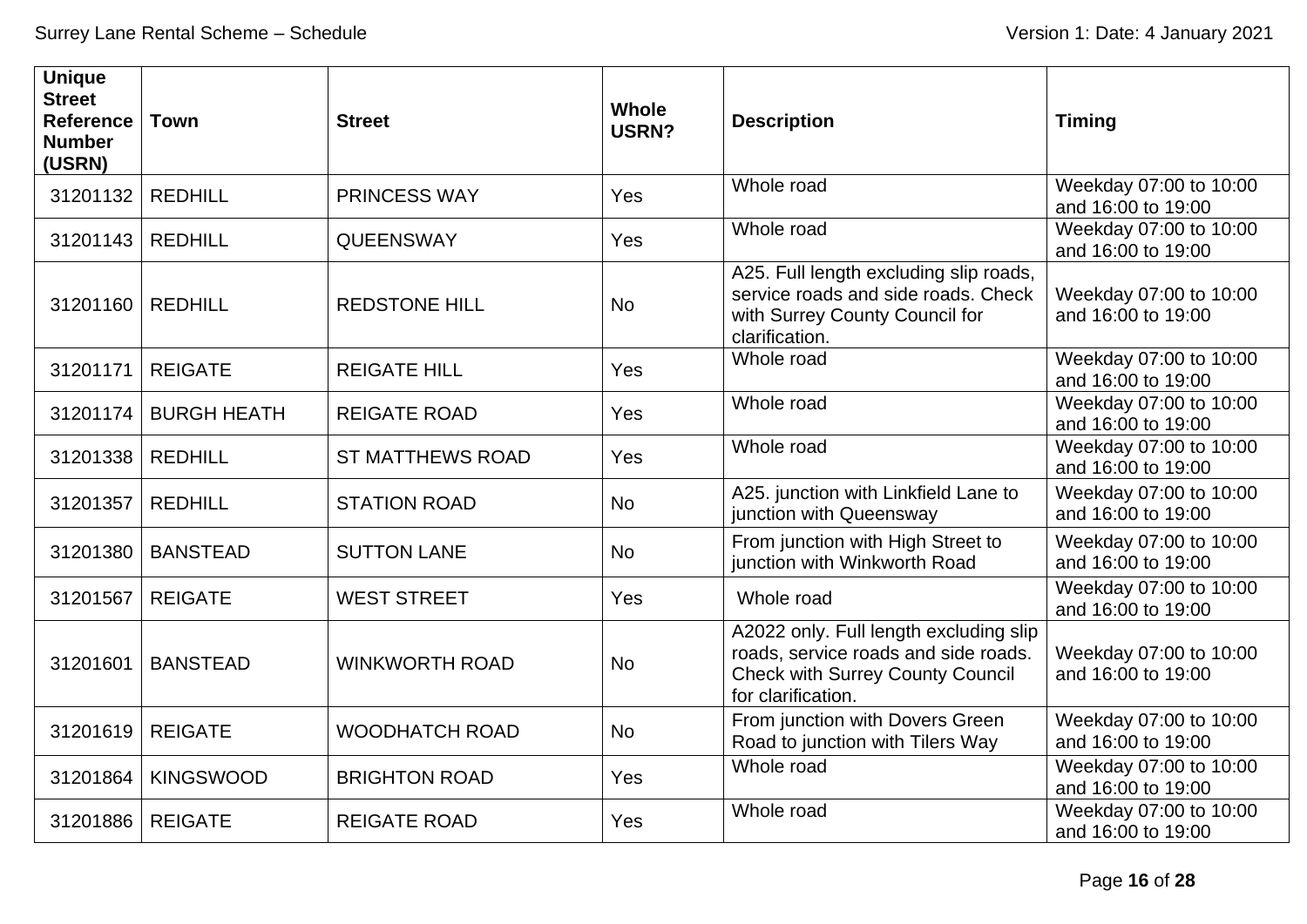| <b>Unique</b><br><b>Street</b><br><b>Reference</b><br><b>Number</b><br>(USRN) | <b>Town</b>                    | <b>Street</b>             | <b>Whole</b><br>USRN? | <b>Description</b>                                                                                                                       | <b>Timing</b>                                |
|-------------------------------------------------------------------------------|--------------------------------|---------------------------|-----------------------|------------------------------------------------------------------------------------------------------------------------------------------|----------------------------------------------|
| 31201887                                                                      | <b>REDHILL</b>                 | <b>REIGATE ROAD</b>       | Yes                   | Whole road                                                                                                                               | Weekday 07:00 to 10:00<br>and 16:00 to 19:00 |
| 31201899                                                                      | <b>EPSOM DOWNS</b>             | <b>REIGATE ROAD</b>       | <b>No</b>             | Full length excluding slip roads,<br>service roads and side roads. Check<br>with Surrey County Council for<br>clarification.             | Weekday 07:00 to 10:00<br>and 16:00 to 19:00 |
| 32900088                                                                      | <b>CHERTSEY</b>                | <b>BELL BRIDGE R/A</b>    | Yes                   | Whole road                                                                                                                               | Weekday 07:00 to 10:00<br>and 16:00 to 19:00 |
| 32900089                                                                      | <b>CHERTSEY</b>                | <b>BELL BRIDGE ROAD</b>   | Yes                   | Whole road                                                                                                                               | Weekday 07:00 to 10:00<br>and 16:00 to 19:00 |
| 32900136                                                                      | ADDLESTONE                     | <b>BRIGHTON ROAD</b>      | Yes                   | Whole road                                                                                                                               | Weekday 07:00 to 10:00<br>and 16:00 to 19:00 |
| 32900164                                                                      | <b>NEW HAW</b>                 | <b>BYFLEET ROAD</b>       | <b>No</b>             | Full length excluding slip roads,<br>service roads and side roads. Check<br>with Surrey County Council for<br>clarification.             | Weekday 07:00 to 10:00<br>and 16:00 to 19:00 |
| 32900196                                                                      | STAINES-UPON-<br><b>THAMES</b> | <b>CHERTSEY LANE</b>      | <b>No</b>             | Egham Roundabout only. junction<br>with Staines Bridge, The Causeway<br>and Thorpe Road                                                  | Weekday 07:00 to 10:00<br>and 16:00 to 19:00 |
| 32900198                                                                      | <b>ADDLESTONE</b>              | <b>CHERTSEY ROAD</b>      | <b>No</b>             | A317 Full length excluding slip<br>roads, service roads and side roads.<br><b>Check with Surrey County Council</b><br>for clarification. | Weekday 07:00 to 10:00<br>and 16:00 to 19:00 |
| 32900206                                                                      | <b>CHERTSEY</b>                | <b>CHILSEY GREEN ROAD</b> | Yes                   | Whole road                                                                                                                               | Weekday 07:00 to 10:00<br>and 16:00 to 19:00 |
| 32900332                                                                      | <b>CHERTSEY</b>                | <b>EASTWORTH ROAD</b>     | Yes                   | Whole road                                                                                                                               | Weekday 07:00 to 10:00<br>and 16:00 to 19:00 |
| 32900336                                                                      | <b>EGHAM</b>                   | <b>EGHAM BY-PASS</b>      | Yes                   | Whole road                                                                                                                               | Weekday 07:00 to 10:00<br>and 16:00 to 19:00 |
| 32900337                                                                      | <b>EGHAM</b>                   | <b>EGHAM HILL</b>         | Yes                   | Whole road                                                                                                                               | Weekday 07:00 to 10:00<br>and 16:00 to 19:00 |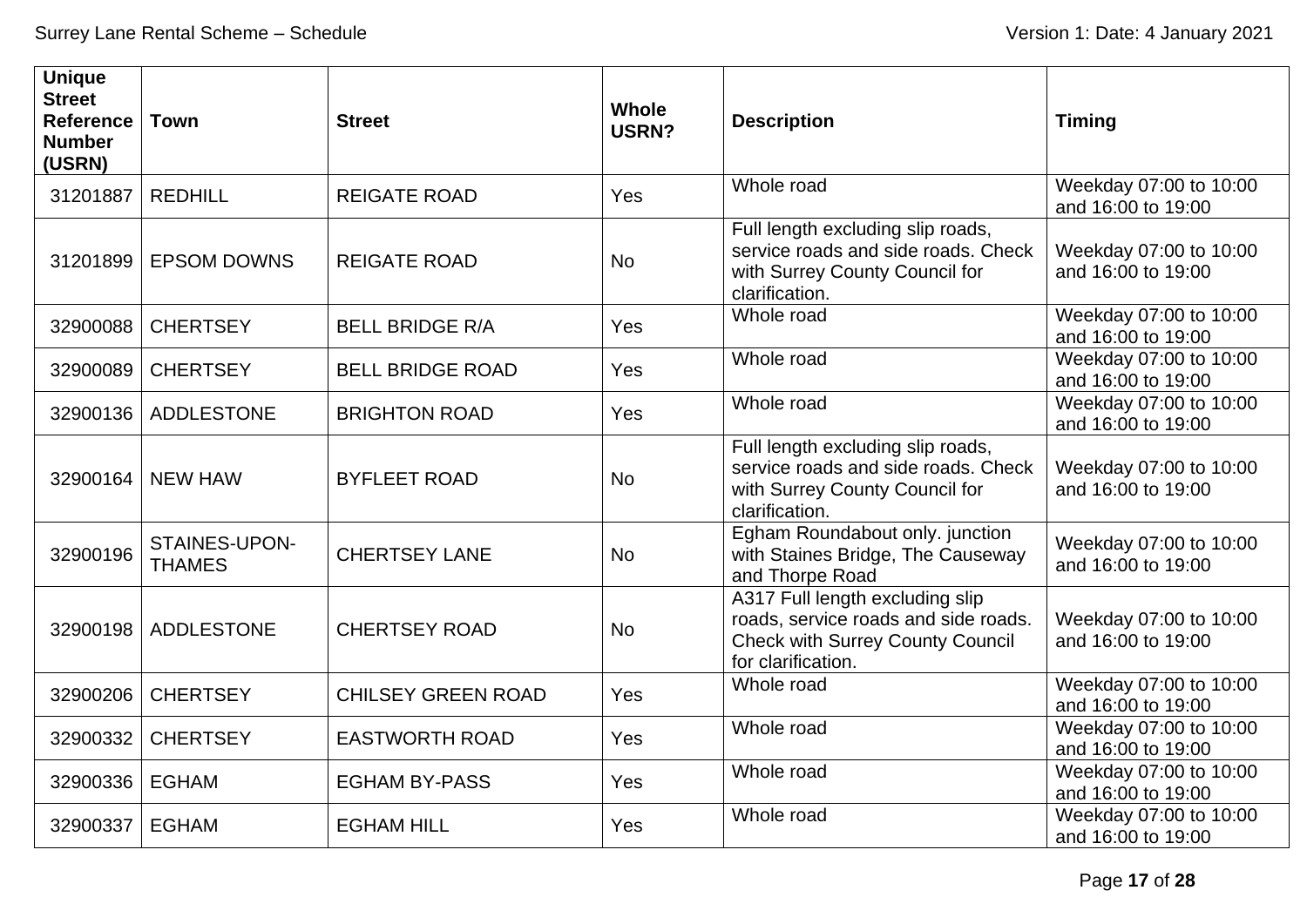| <b>Unique</b><br><b>Street</b><br><b>Reference</b><br><b>Number</b><br>(USRN) | <b>Town</b>                    | <b>Street</b>         | <b>Whole</b><br>USRN? | <b>Description</b>                                                                                                                                                                      | <b>Timing</b>                                                            |
|-------------------------------------------------------------------------------|--------------------------------|-----------------------|-----------------------|-----------------------------------------------------------------------------------------------------------------------------------------------------------------------------------------|--------------------------------------------------------------------------|
| 32900455                                                                      | <b>CHERTSEY</b>                | <b>GUILDFORD ROAD</b> | <b>No</b>             | A320 From junction with Guildford<br>Road, Woking (The River Bourne) to<br>junction with Bell Bridge Road                                                                               | Weekday 07:00 to 10:00<br>and 16:00 to 19:00                             |
| 32900505                                                                      | <b>ADDLESTONE</b>              | <b>HIGH STREET</b>    | Yes                   | Whole road                                                                                                                                                                              | Weekday 07:00 to 10:00<br>and 16:00 to 19:00                             |
| 32900629                                                                      | <b>EGHAM</b>                   | <b>LONDON ROAD</b>    | Yes                   | Whole road                                                                                                                                                                              | Weekday 07:00 to 10:00<br>and 16:00 to 19:00                             |
| 32900631                                                                      | <b>VIRGINIA WATER</b>          | <b>LONDON ROAD</b>    | Yes                   | Whole road                                                                                                                                                                              | Weekday 07:00 to 10:00<br>and 16:00 to 19:00                             |
| 32900729                                                                      | <b>ADDLESTONE</b>              | <b>NEW HAW ROAD</b>   | Yes                   | Whole road                                                                                                                                                                              | Weekday 07:00 to 10:00<br>and 16:00 to 19:00                             |
| 32900835                                                                      | <b>CHERTSEY</b>                | <b>PYRCROFT ROAD</b>  | <b>No</b>             | From junction with Eastworth Road<br>to junction with Chilsey Green Road                                                                                                                | Weekday 07:00 to 10:00<br>and 16:00 to 19:00                             |
| 32900845                                                                      | <b>CHERTSEY</b>                | R/A JUNC 11           | Yes                   | Whole road                                                                                                                                                                              | Weekday 07:00 to 10:00<br>and 16:00 to 19:00                             |
| 32900972                                                                      | <b>ADDLESTONE</b>              | <b>ST PETERS WAY</b>  | Yes                   | Whole road                                                                                                                                                                              | Weekday 07:00 to 10:00<br>and 16:00 to 19:00                             |
| 32900973                                                                      | <b>CHERTSEY</b>                | <b>ST PETERS WAY</b>  | Yes                   | Whole road                                                                                                                                                                              | Weekday 07:00 to 10:00<br>and 16:00 to 19:00                             |
| 32900975                                                                      | STAINES-UPON-<br><b>THAMES</b> | <b>STAINES BRIDGE</b> | Yes                   | Whole road                                                                                                                                                                              | Weekday 07:00 to 10:00<br>and 16:00 to 19:00.<br>Saturday 10:00 to 16:00 |
| 32900986                                                                      | <b>ADDLESTONE</b>              | <b>STATION ROAD</b>   | <b>No</b>             | B3121. from junction with High<br>Street to junction with Woburn Hill,<br>excluding slip roads, service roads<br>and side roads. Check with Surrey<br>County Council for clarification. | Weekday 07:00 to 10:00<br>and 16:00 to 19:00                             |
| 32901029                                                                      | STAINES-UPON-<br><b>THAMES</b> | THE CAUSEWAY          | Yes                   | Whole road                                                                                                                                                                              | Weekday 07:00 to 10:00<br>and 16:00 to 19:00                             |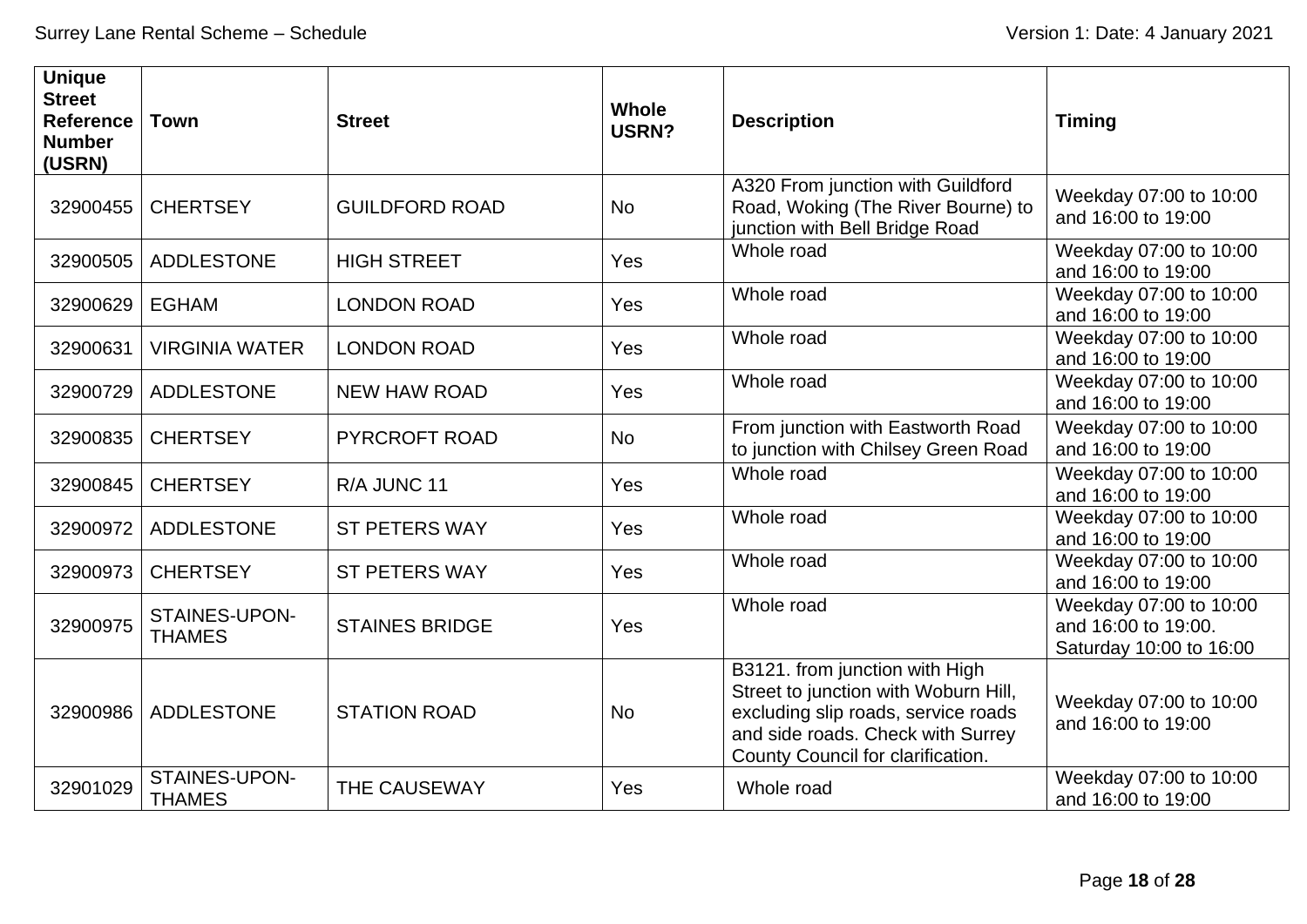| <b>Unique</b><br><b>Street</b><br><b>Reference</b><br><b>Number</b><br>(USRN) | <b>Town</b>                    | <b>Street</b>             | <b>Whole</b><br><b>USRN?</b> | <b>Description</b>                                                                                                                                                                | <b>Timing</b>                                                            |
|-------------------------------------------------------------------------------|--------------------------------|---------------------------|------------------------------|-----------------------------------------------------------------------------------------------------------------------------------------------------------------------------------|--------------------------------------------------------------------------|
| 32901035                                                                      | <b>EGHAM</b>                   | <b>THE GLANTY</b>         | <b>No</b>                    | Full length excluding slip roads,<br>service roads and side roads. Check<br>with Surrey County Council for<br>clarification.                                                      | Weekday 07:00 to 10:00<br>and 16:00 to 19:00                             |
| 32901163                                                                      | ADDLESTONE                     | <b>WEYBRIDGE ROAD</b>     | <b>No</b>                    | A317 junction with Balfour Road to<br>junction with Woburn Hill, excluding<br>slip roads, service roads and side<br>roads. Check with Surrey County<br>Council for clarification. | Weekday 07:00 to 10:00<br>and 16:00 to 19:00                             |
| 32901195                                                                      | <b>ADDLESTONE</b>              | <b>WOBURN HILL</b>        | Yes                          | Whole road                                                                                                                                                                        | Weekday 07:00 to 10:00<br>and 16:00 to 19:00                             |
| 37200213                                                                      | STAINES-UPON-<br><b>THAMES</b> | <b>CLARENCE STREET</b>    | Yes                          | Whole road                                                                                                                                                                        | Weekday 07:00 to 10:00<br>and 16:00 to 19:00.<br>Saturday 10:00 to 16:00 |
| 37200385                                                                      | <b>SHEPPERTON</b>              | <b>GASTON BRIDGE ROAD</b> | <b>No</b>                    | Full length excluding slip roads,<br>service roads and side roads. Check<br>with Surrey County Council for<br>clarification.                                                      | Weekday 07:00 to 10:00<br>and 16:00 to 19:00                             |
| 37200475                                                                      | STAINES-UPON-<br><b>THAMES</b> | <b>HIGH STREET</b>        | <b>No</b>                    | From junction with London Road to<br>junction with South Street & From<br>junction with Thames Street to<br>junction with Clarence Street                                         | Weekday 07:00 to 10:00<br>and 16:00 to 19:00.<br>Saturday 10:00 to 16:00 |
| 37200578                                                                      | STAINES-UPON-<br><b>THAMES</b> | <b>LONDON ROAD</b>        | <b>No</b>                    | From junction with High Street to<br>junction with Crooked Billet RA A30                                                                                                          | Weekday 07:00 to 10:00<br>and 16:00 to 19:00.<br>Saturday 10:00 to 16:00 |
| 37200827                                                                      | STAINES-UPON-<br><b>THAMES</b> | <b>SOUTH STREET</b>       | Yes                          | Whole road                                                                                                                                                                        | Weekday 07:00 to 10:00<br>and 16:00 to 19:00.<br>Saturday 10:00 to 16:00 |
| 37200855                                                                      | STAINES-UPON-<br><b>THAMES</b> | <b>STAINES BRIDGE</b>     | Yes                          | Whole road                                                                                                                                                                        | Weekday 07:00 to 10:00<br>and 16:00 to 19:00.<br>Saturday 10:00 to 16:00 |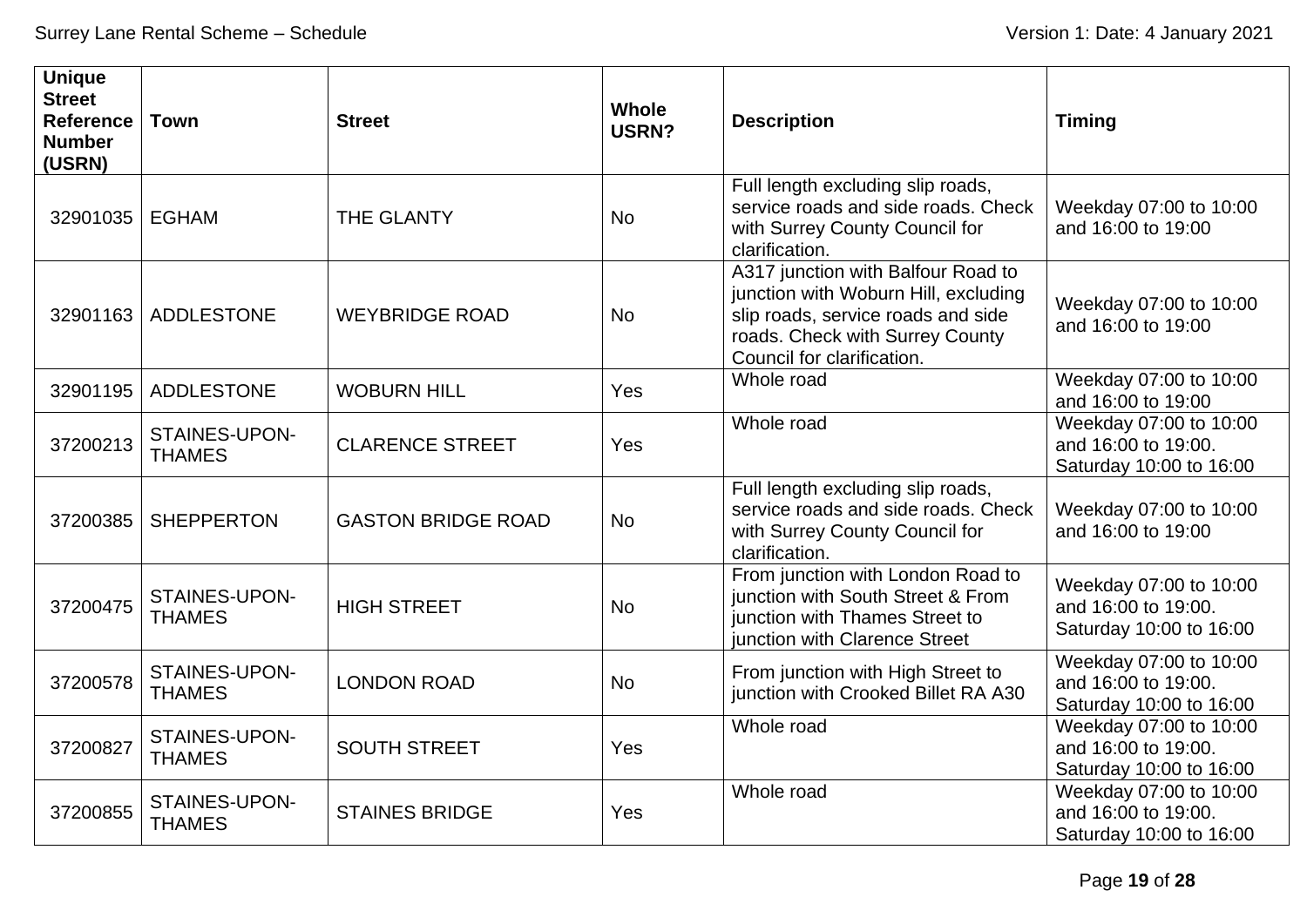| <b>Unique</b><br><b>Street</b><br><b>Reference</b><br><b>Number</b><br>(USRN) | <b>Town</b>                        | <b>Street</b>                             | <b>Whole</b><br>USRN? | <b>Description</b>                                                                                                           | <b>Timing</b>                                                            |
|-------------------------------------------------------------------------------|------------------------------------|-------------------------------------------|-----------------------|------------------------------------------------------------------------------------------------------------------------------|--------------------------------------------------------------------------|
| 37200859                                                                      | <b>SUNBURY ON</b><br><b>THAMES</b> | <b>STAINES ROAD EAST</b>                  | <b>No</b>             | Sunbury Cross to County Boundary,<br>excluding slip roads, service roads<br>and side roads.                                  | Weekday 07:00 to 10:00<br>and 16:00 to 19:00                             |
| 37200861                                                                      | <b>SUNBURY ON</b><br><b>THAMES</b> | <b>STAINES ROAD WEST</b>                  | <b>No</b>             | From Sunbury Cross (M3 Junc 1) to<br>junction with Windmill Road                                                             | Weekday 07:00 to 10:00<br>and 16:00 to 19:00                             |
| 37200913                                                                      | STAINES-UPON-<br><b>THAMES</b>     | <b>THAMES STREET</b>                      | <b>No</b>             | Full length excluding slip roads,<br>service roads and side roads. Check<br>with Surrey County Council for<br>clarification. | Weekday 07:00 to 10:00<br>and 16:00 to 19:00.<br>Saturday 10:00 to 16:00 |
| 37200966                                                                      | <b>SHEPPERTON</b>                  | <b>UPPER HALLIFORD BY-</b><br><b>PASS</b> | Yes                   | Whole road                                                                                                                   | Weekday 07:00 to 10:00<br>and 16:00 to 19:00                             |
| 37200968                                                                      | <b>SHEPPERTON</b>                  | UPPER HALLIFORD ROAD                      | <b>No</b>             | Full length excluding slip roads,<br>service roads and side roads. Check<br>with Surrey County Council for<br>clarification. | Weekday 07:00 to 10:00<br>and 16:00 to 19:00                             |
| 37200985                                                                      | <b>SHEPPERTON</b>                  | <b>WALTON BRIDGE ROAD</b>                 | <b>No</b>             | Full length excluding slip roads,<br>service roads and side roads. Check<br>with Surrey County Council for<br>clarification. | Weekday 07:00 to 10:00<br>and 16:00 to 19:00                             |
| 37200986                                                                      | <b>SHEPPERTON</b>                  | <b>WALTON BRIDGE</b>                      | Yes                   | Whole road                                                                                                                   | Weekday 07:00 to 10:00<br>and 16:00 to 19:00                             |
| 37201018                                                                      | <b>SUNBURY ON</b><br><b>THAMES</b> | <b>WINDMILL ROAD</b>                      | Yes                   | Whole road                                                                                                                   | Weekday 07:00 to 10:00<br>and 16:00 to 19:00                             |
| 38800057                                                                      | <b>BAGSHOT</b>                     | <b>BAGSHOT BY-PASS</b>                    | Yes                   | Whole road                                                                                                                   | Weekday 07:00 to 10:00<br>and 16:00 to 19:00                             |
| 38800131                                                                      | <b>CAMBERLEY</b>                   | <b>BLACKWATER VALLEY</b><br><b>ROAD</b>   | <b>No</b>             | From junction with A30 London Road<br>to A325 Farnborough Road<br>overbridge                                                 | Weekday 07:00 to 10:00<br>and 16:00 to 19:00                             |
| 38800153                                                                      | <b>BAGSHOT</b>                     | <b>BRACKNELL ROAD</b>                     | Yes                   | Whole road                                                                                                                   | Weekday 07:00 to 10:00<br>and 16:00 to 19:00                             |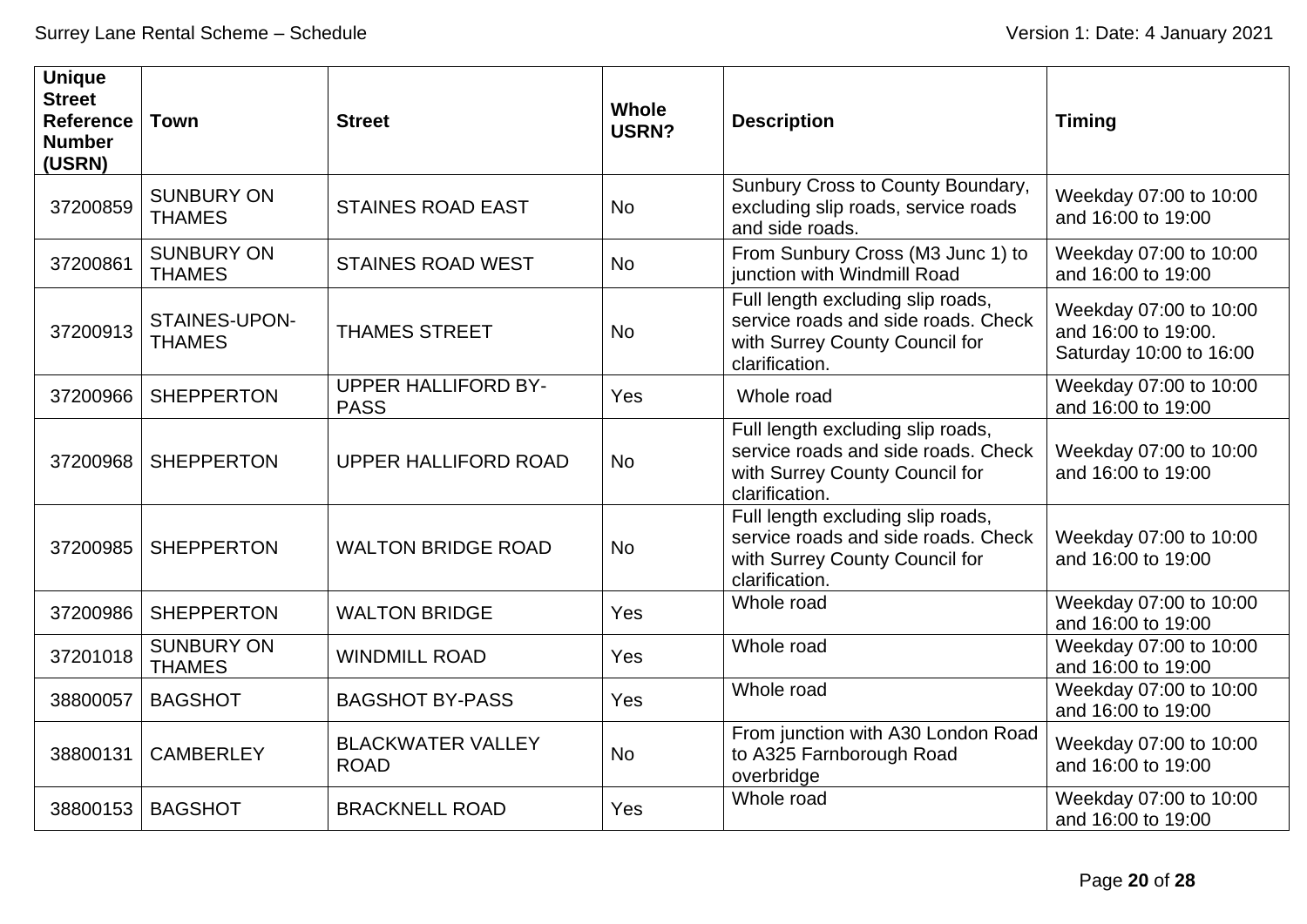| <b>Unique</b><br><b>Street</b><br><b>Reference</b><br><b>Number</b><br>(USRN) | <b>Town</b>       | <b>Street</b>             | <b>Whole</b><br>USRN? | <b>Description</b>                                                                                                                        | <b>Timing</b>                                |
|-------------------------------------------------------------------------------|-------------------|---------------------------|-----------------------|-------------------------------------------------------------------------------------------------------------------------------------------|----------------------------------------------|
| 38800468                                                                      | <b>CAMBERLEY</b>  | <b>FRIMLEY BY-PASS</b>    | Yes                   | Whole road                                                                                                                                | Weekday 07:00 to 10:00<br>and 16:00 to 19:00 |
| 38800475                                                                      | <b>CAMBERLEY</b>  | <b>FRIMLEY ROAD</b>       | <b>No</b>             | Full length excluding slip roads,<br>service roads and side roads. Check<br>with Surrey County Council for<br>clarification.              | Weekday 07:00 to 10:00<br>and 16:00 to 19:00 |
| 38800476                                                                      | <b>CAMBERLEY</b>  | <b>FRIMLEY ROAD</b>       | Yes                   | Whole road                                                                                                                                | Weekday 07:00 to 10:00<br>and 16:00 to 19:00 |
| 38800550                                                                      | <b>BAGSHOT</b>    | <b>GROVE END</b>          | Yes                   | Whole road                                                                                                                                | Weekday 07:00 to 10:00<br>and 16:00 to 19:00 |
| 38800559                                                                      | <b>WOKING</b>     | <b>GUILDFORD ROAD</b>     | Yes                   | Whole road                                                                                                                                | Weekday 07:00 to 10:00<br>and 16:00 to 19:00 |
| 38800565                                                                      | <b>WOKING</b>     | <b>GUILDFORD ROAD</b>     | <b>No</b>             | Full length excluding slip roads,<br>service roads and side roads. Check<br>with Surrey County Council for<br>clarification.              | Weekday 07:00 to 10:00<br>and 16:00 to 19:00 |
| 38800625                                                                      | <b>BAGSHOT</b>    | <b>HIGH STREET</b>        | <b>No</b>             | <b>REMOVE</b>                                                                                                                             | Weekday 07:00 to 10:00<br>and 16:00 to 19:00 |
| 38800627                                                                      | <b>WOKING</b>     | <b>HIGH STREET</b>        | Yes                   | Whole road                                                                                                                                | Weekday 07:00 to 10:00<br>and 16:00 to 19:00 |
| 38800740                                                                      | <b>LIGHTWATER</b> | <b>LIGHTWATER BY-PASS</b> | <b>No</b>             | A322. Full length excluding slip<br>roads, service roads and side roads.<br><b>Check with Surrey County Council</b><br>for clarification. | Weekday 07:00 to 10:00<br>and 16:00 to 19:00 |
| 38800756                                                                      | <b>BAGSHOT</b>    | <b>LONDON ROAD</b>        | <b>No</b>             | Whole road                                                                                                                                | Weekday 07:00 to 10:00<br>and 16:00 to 19:00 |
| 38800757                                                                      | <b>CAMBERLEY</b>  | <b>LONDON ROAD</b>        | <b>No</b>             | Full length excluding slip roads,<br>service roads and side roads. Check<br>with Surrey County Council for<br>clarification.              | Weekday 07:00 to 10:00<br>and 16:00 to 19:00 |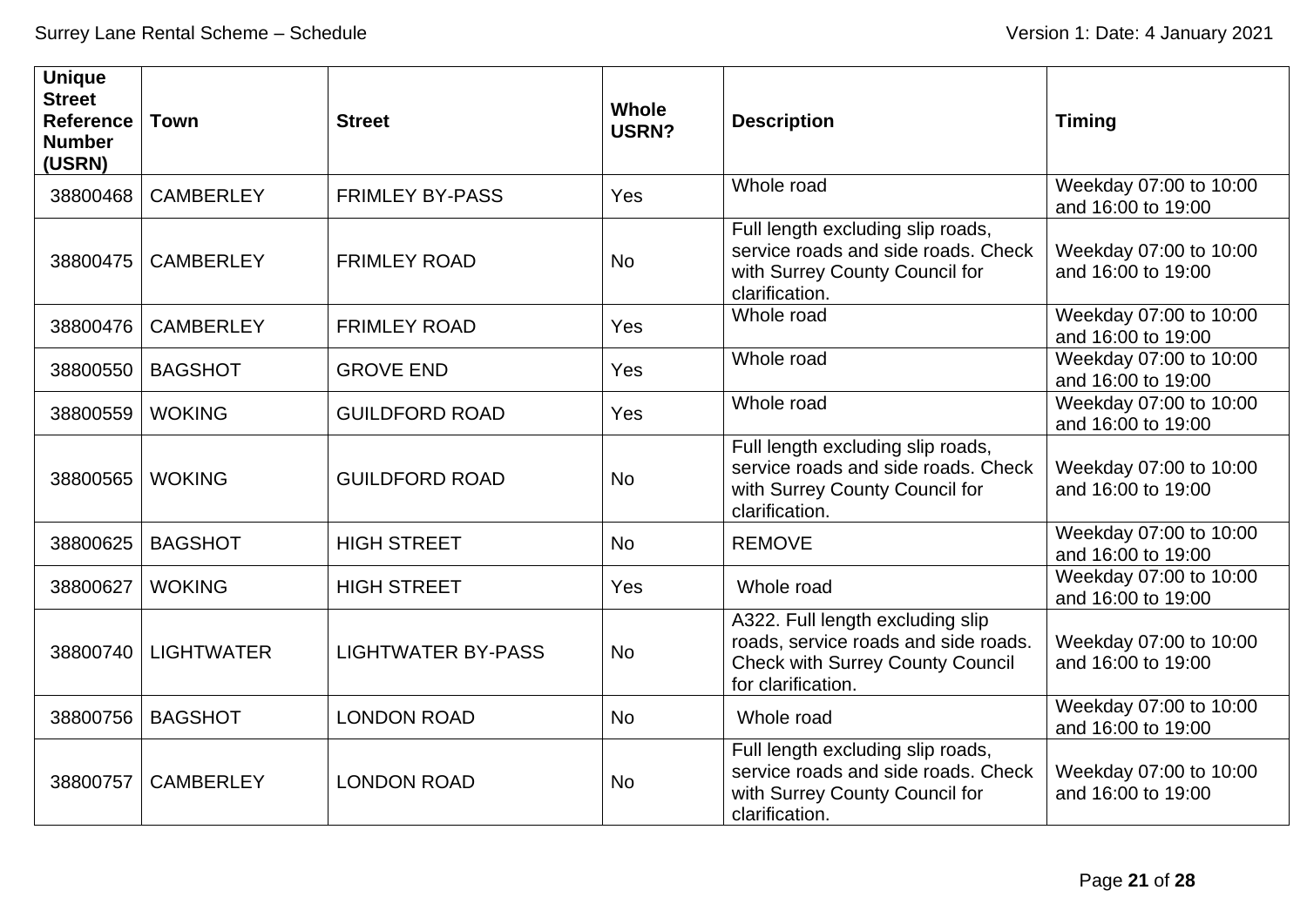| <b>Unique</b><br><b>Street</b><br><b>Reference</b><br><b>Number</b><br>(USRN) | <b>Town</b>       | <b>Street</b>               | <b>Whole</b><br>USRN? | <b>Description</b>                                                                                                           | <b>Timing</b>                                |
|-------------------------------------------------------------------------------|-------------------|-----------------------------|-----------------------|------------------------------------------------------------------------------------------------------------------------------|----------------------------------------------|
| 38800956                                                                      | <b>CAMBERLEY</b>  | PORTSMOUTH ROAD             | <b>No</b>             | From junction with Frimley Road to<br>junction with Coach House Close                                                        | Weekday 07:00 to 10:00<br>and 16:00 to 19:00 |
| 39500086                                                                      | <b>GODSTONE</b>   | <b>BLETCHINGLEY ROAD</b>    | <b>No</b>             | Full length excluding slip roads,<br>service roads and side roads. Check<br>with Surrey County Council for<br>clarification. | Weekday 07:00 to 10:00<br>and 16:00 to 19:00 |
| 39500153                                                                      | <b>CATERHAM</b>   | <b>CATERHAM BY-PASS</b>     | Yes                   | Whole road                                                                                                                   | Weekday 07:00 to 10:00<br>and 16:00 to 19:00 |
| 39500252                                                                      | <b>FELBRIDGE</b>  | <b>COPTHORNE ROAD</b>       | Yes                   | Whole road                                                                                                                   | Weekday 07:00 to 10:00<br>and 16:00 to 19:00 |
| 39500338                                                                      | <b>FELBRIDGE</b>  | <b>LONDON ROAD</b>          | Yes                   | Whole road                                                                                                                   | Weekday 07:00 to 10:00<br>and 16:00 to 19:00 |
| 39500422                                                                      | <b>GODSTONE</b>   | <b>GODSTONE BY-PASS</b>     | Yes                   | Whole road                                                                                                                   | Weekday 07:00 to 10:00<br>and 16:00 to 19:00 |
| 39500423                                                                      | <b>GODSTONE</b>   | <b>GODSTONE GREEN</b>       | Yes                   | Whole road                                                                                                                   | Weekday 07:00 to 10:00<br>and 16:00 to 19:00 |
| 39500424                                                                      | <b>GODSTONE</b>   | <b>GODSTONE HILL</b>        | <b>No</b>             | Full length excluding slip roads,<br>service roads and side roads. Check<br>with Surrey County Council for<br>clarification. | Weekday 07:00 to 10:00<br>and 16:00 to 19:00 |
| 39500425                                                                      | <b>GODSTONE</b>   | <b>GODSTONE INTERCHANGE</b> | Yes                   | Whole road                                                                                                                   | Weekday 07:00 to 10:00<br>and 16:00 to 19:00 |
| 39500427                                                                      | <b>CATERHAM</b>   | <b>GODSTONE ROAD</b>        | <b>No</b>             | A22 only. From junction with<br>Caterham By-Pass to 280m south of<br>junction with Tupworth Lane                             | Weekday 07:00 to 10:00<br>and 16:00 to 19:00 |
| 39500432                                                                      | <b>WHYTELEAFE</b> | <b>GODSTONE ROAD</b>        | Yes                   | Whole road                                                                                                                   | Weekday 07:00 to 10:00<br>and 16:00 to 19:00 |
| 39500519                                                                      | <b>GODSTONE</b>   | <b>HIGH STREET</b>          | Yes                   | Whole road                                                                                                                   | Weekday 07:00 to 10:00<br>and 16:00 to 19:00 |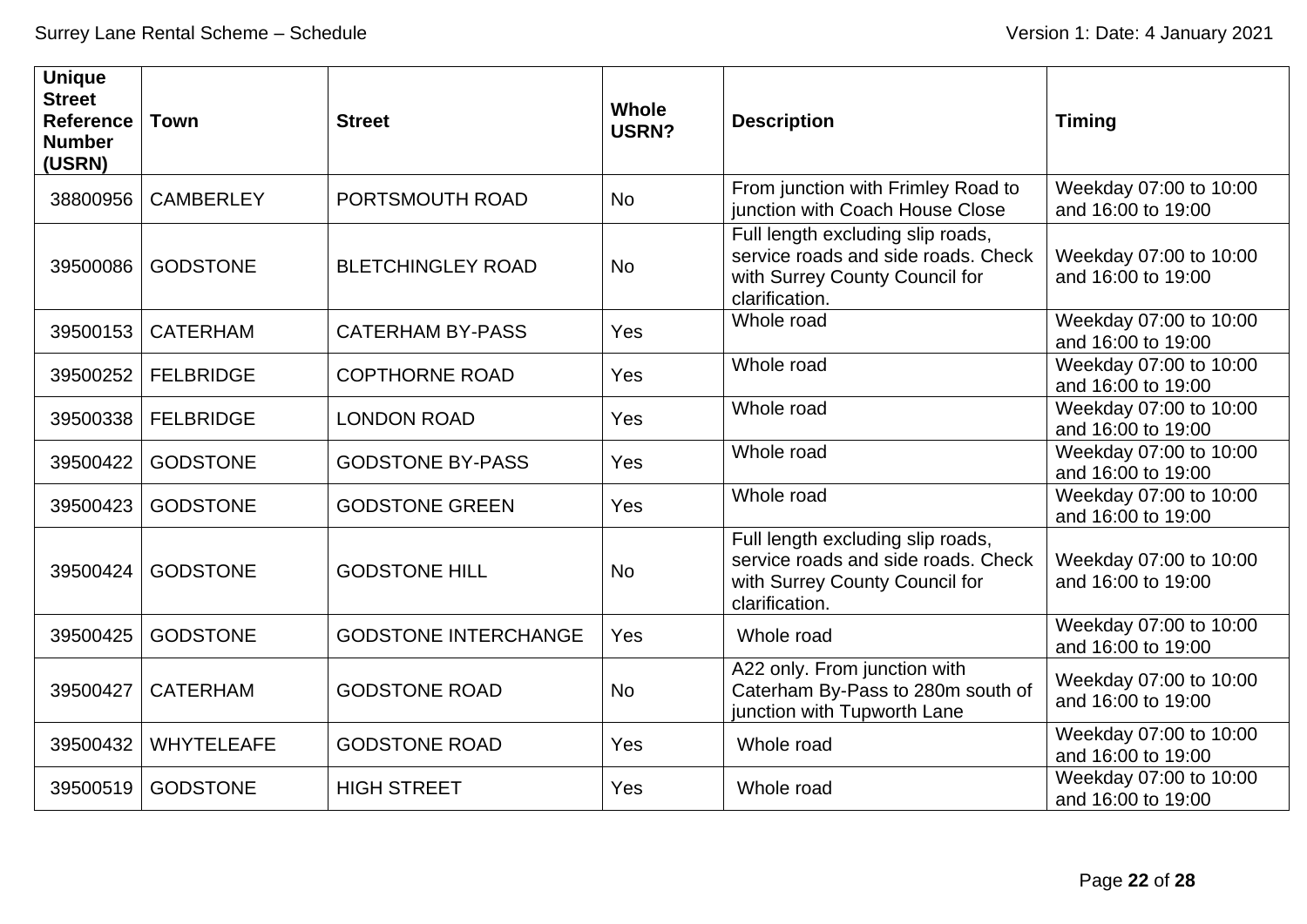| <b>Unique</b><br><b>Street</b><br><b>Reference</b><br><b>Number</b><br>(USRN) | <b>Town</b>         | <b>Street</b>                            | <b>Whole</b><br>USRN? | <b>Description</b>                                                                               | <b>Timing</b>                                                            |
|-------------------------------------------------------------------------------|---------------------|------------------------------------------|-----------------------|--------------------------------------------------------------------------------------------------|--------------------------------------------------------------------------|
| 39500761                                                                      | <b>FELBRIDGE</b>    | <b>WOODCOCK HILL</b>                     | <b>No</b>             | A22. From junction with Eastbourne<br>Road, Lingfield to junction with<br>London Road, Felbridge | Weekday 07:00 to 10:00<br>and 16:00 to 19:00                             |
| 39500781                                                                      | <b>GODSTONE</b>     | <b>OXTED ROAD</b>                        | Yes                   | Whole road                                                                                       | Weekday 07:00 to 10:00<br>and 16:00 to 19:00                             |
|                                                                               | 39501128   CATERHAM | <b>WAPSES LODGE</b><br><b>ROUNDABOUT</b> | Yes                   | Whole road                                                                                       | Weekday 07:00 to 10:00<br>and 16:00 to 19:00                             |
| 42600021                                                                      | <b>FARNHAM</b>      | <b>ALTON ROAD</b>                        | Yes                   | Whole road                                                                                       | Weekday 07:00 to 10:00<br>and 16:00 to 19:00                             |
| 42600113                                                                      | <b>FARNHAM</b>      | <b>BEAR LANE</b>                         | <b>No</b>             | From junction with The Borough to<br>junction with Woolmead Road                                 | Weekday 07:00 to 10:00<br>and 16:00 to 19:00                             |
| 42600211                                                                      | <b>GODALMING</b>    | <b>BRIDGE ROAD</b>                       | Yes                   | Whole road                                                                                       | Weekday 07:00 to 10:00<br>and 16:00 to 19:00                             |
|                                                                               | 42600213   FARNHAM  | <b>BRIDGE SQUARE</b>                     | Yes                   | Whole road                                                                                       | Weekday 07:00 to 10:00<br>and 16:00 to 19:00                             |
| 42600285                                                                      | <b>FARNHAM</b>      | <b>CASTLE HILL</b>                       | Yes                   | Whole road                                                                                       | Weekday 07:00 to 10:00<br>and 16:00 to 19:00                             |
| 42600286                                                                      | FARNHAM             | <b>CASTLE STREET</b>                     | Yes                   | Whole road                                                                                       | Weekday 07:00 to 10:00<br>and 16:00 to 19:00.<br>Saturday 10:00 to 16:00 |
| 42600408                                                                      | <b>FARNHAM</b>      | <b>COXBRIDGE ROUNDABOUT</b>              | Yes                   | Whole road                                                                                       | Weekday 07:00 to 10:00<br>and 16:00 to 19:00                             |
| 42600463                                                                      | <b>FARNHAM</b>      | <b>DOGFLUD WAY</b>                       | Yes                   | Whole road                                                                                       | Weekday 07:00 to 10:00<br>and 16:00 to 19:00                             |
| 42600475                                                                      | <b>FARNHAM</b>      | <b>DOWNING STREET</b>                    | Yes                   | Whole road                                                                                       | Weekday 07:00 to 10:00<br>and 16:00 to 19:00.<br>Saturday 10:00 to 16:00 |
| 42600497                                                                      | <b>FARNHAM</b>      | <b>EAST STREET</b>                       | Yes                   | Whole road                                                                                       | Weekday 07:00 to 10:00<br>and 16:00 to 19:00.<br>Saturday 10:00 to 16:00 |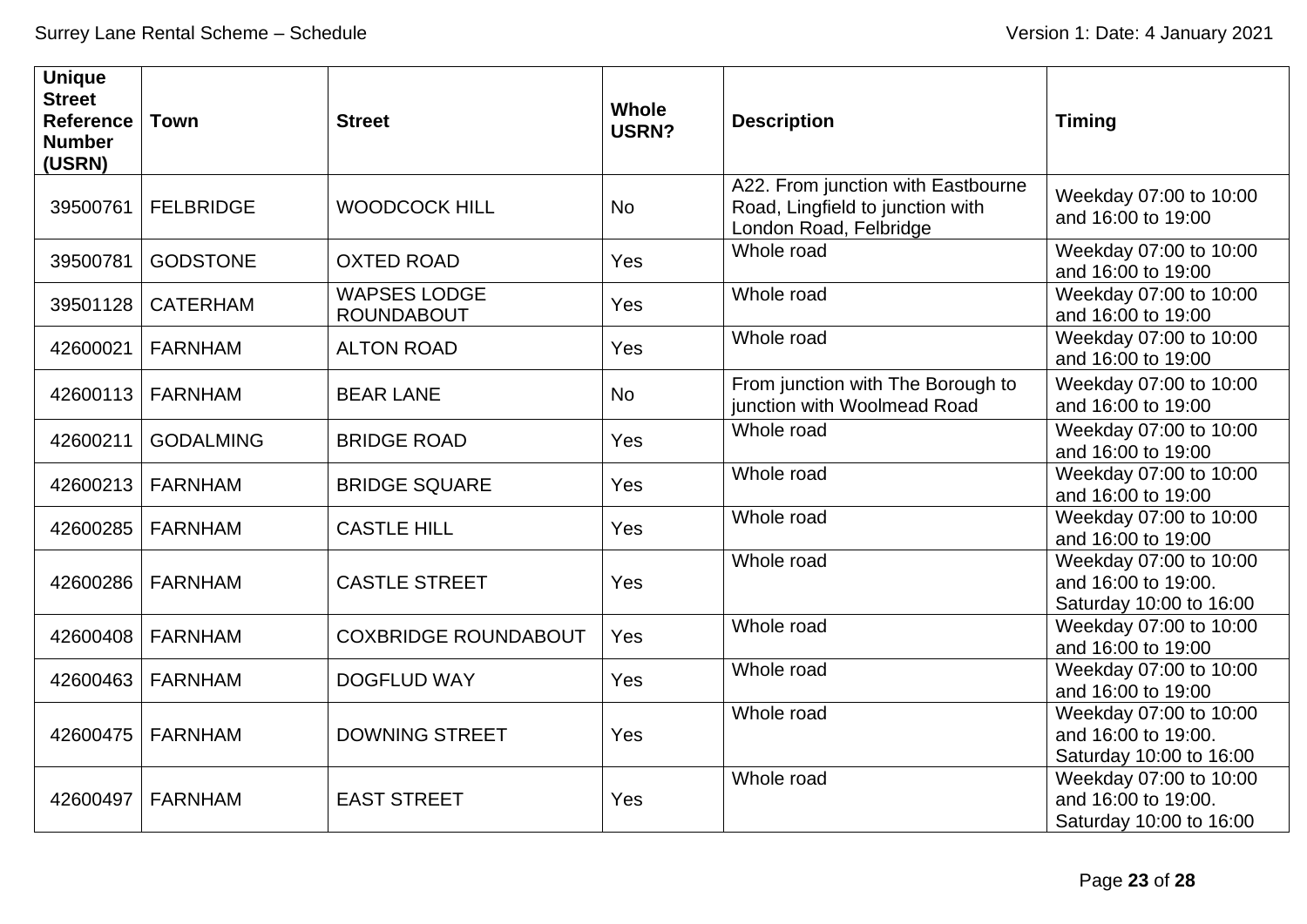| <b>Unique</b><br><b>Street</b><br><b>Reference</b><br><b>Number</b><br>(USRN) | <b>Town</b>      | <b>Street</b>                              | <b>Whole</b><br>USRN? | <b>Description</b>                                                                                                           | <b>Timing</b>                                |
|-------------------------------------------------------------------------------|------------------|--------------------------------------------|-----------------------|------------------------------------------------------------------------------------------------------------------------------|----------------------------------------------|
| 42600550                                                                      | <b>FARNHAM</b>   | <b>FARNHAM BY-PASS</b>                     | <b>Yes</b>            | Whole road                                                                                                                   | Weekday 07:00 to 10:00<br>and 16:00 to 19:00 |
| 42600583                                                                      | <b>FARNHAM</b>   | <b>FIRGROVE HILL</b>                       | Yes                   | Whole road                                                                                                                   | Weekday 07:00 to 10:00<br>and 16:00 to 19:00 |
| 42600589                                                                      | <b>GODALMING</b> | <b>FLAMBARD WAY</b>                        | <b>No</b>             | Full length excluding slip roads,<br>service roads and side roads. Check<br>with Surrey County Council for<br>clarification. | Weekday 07:00 to 10:00<br>and 16:00 to 19:00 |
| 42600715                                                                      | <b>GODALMING</b> | <b>GUILDFORD ROAD</b><br><b>ROUNDABOUT</b> | Yes                   | Whole road                                                                                                                   | Weekday 07:00 to 10:00<br>and 16:00 to 19:00 |
| 42600718                                                                      | <b>FARNHAM</b>   | <b>GUILDFORD ROAD</b>                      | Yes                   | Whole road                                                                                                                   | Weekday 07:00 to 10:00<br>and 16:00 to 19:00 |
| 42600720                                                                      | <b>GODALMING</b> | <b>GUILDFORD ROAD</b>                      | Yes                   | Whole road                                                                                                                   | Weekday 07:00 to 10:00<br>and 16:00 to 19:00 |
| 42600730                                                                      | <b>FARNHAM</b>   | <b>HALE ROAD</b>                           | Yes                   | Whole road                                                                                                                   | Weekday 07:00 to 10:00<br>and 16:00 to 19:00 |
| 42600731                                                                      | <b>FARNHAM</b>   | <b>HALE ROAD</b>                           | Yes                   | Whole road                                                                                                                   | Weekday 07:00 to 10:00<br>and 16:00 to 19:00 |
| 42600732                                                                      | <b>FARNHAM</b>   | <b>HALE ROUNDABOUT</b>                     | Yes                   | Whole road                                                                                                                   | Weekday 07:00 to 10:00<br>and 16:00 to 19:00 |
| 42600812                                                                      | <b>GUILDFORD</b> | <b>HIGH STREET</b>                         | Yes                   | Whole road                                                                                                                   | Weekday 07:00 to 10:00<br>and 16:00 to 19:00 |
| 42600813                                                                      | <b>CRANLEIGH</b> | <b>HIGH STREET</b>                         | Yes                   | Whole road                                                                                                                   | Weekday 07:00 to 10:00<br>and 16:00 to 19:00 |
| 42600815                                                                      | <b>HASLEMERE</b> | <b>HIGH STREET</b>                         | Yes                   | Whole road                                                                                                                   | Weekday 07:00 to 10:00<br>and 16:00 to 19:00 |
| 42600885                                                                      | <b>GUILDFORD</b> | <b>HORSHAM ROAD</b>                        | Yes                   | Whole road                                                                                                                   | Weekday 07:00 to 10:00<br>and 16:00 to 19:00 |
| 42600915                                                                      | <b>HASLEMERE</b> | <b>JUNCTION PLACE</b>                      | Yes                   | Whole road                                                                                                                   | Weekday 07:00 to 10:00<br>and 16:00 to 19:00 |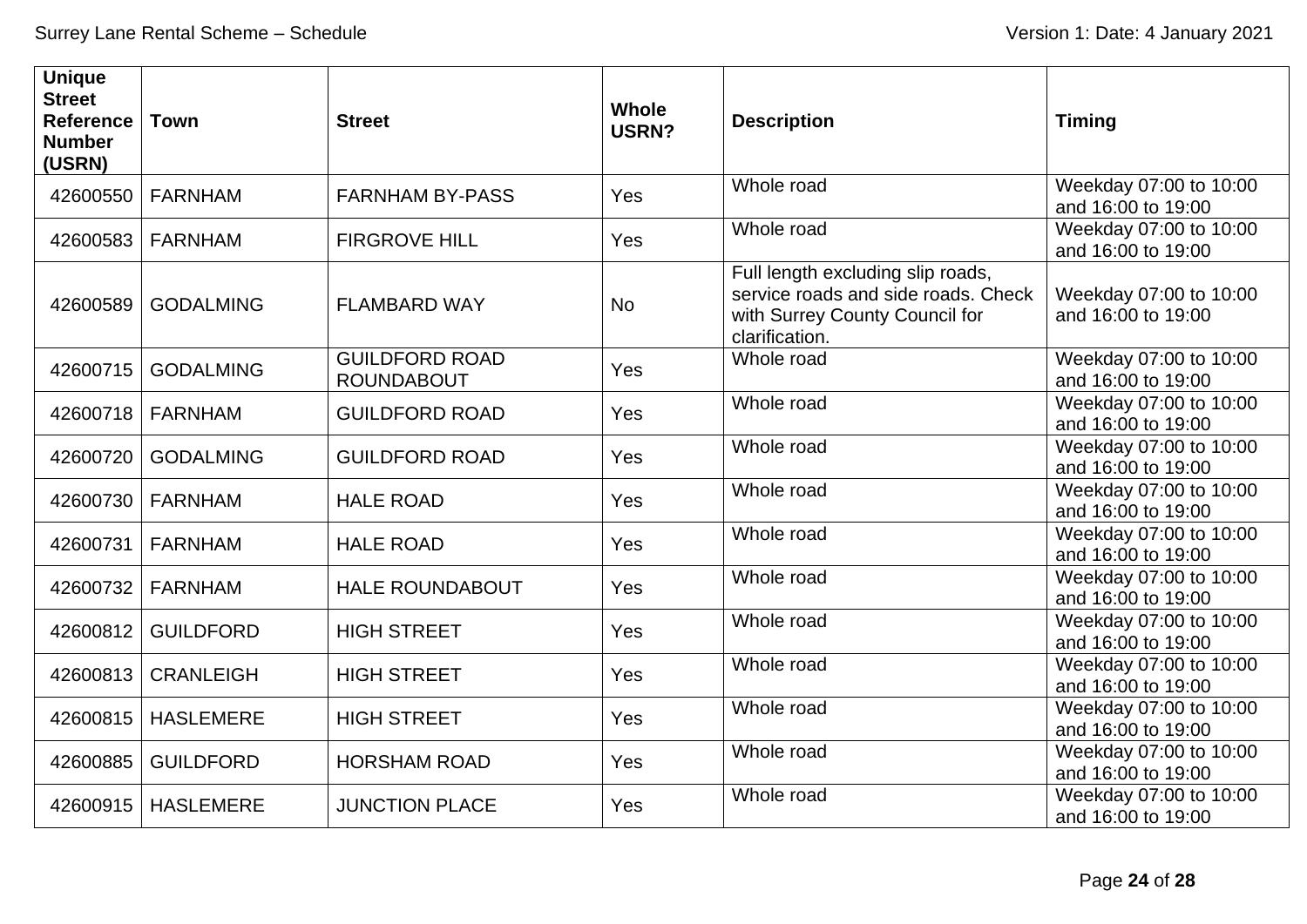| <b>Unique</b><br><b>Street</b><br>Reference<br><b>Number</b><br>(USRN) | <b>Town</b>      | <b>Street</b>                           | <b>Whole</b><br>USRN? | <b>Description</b>                                                 | <b>Timing</b>                                                            |
|------------------------------------------------------------------------|------------------|-----------------------------------------|-----------------------|--------------------------------------------------------------------|--------------------------------------------------------------------------|
| 42600991                                                               | <b>HASLEMERE</b> | <b>LION GREEN</b>                       | Yes                   | Whole road                                                         | Weekday 07:00 to 10:00<br>and 16:00 to 19:00                             |
| 42601017                                                               | <b>FARNHAM</b>   | <b>LONGBRIDGE</b>                       | Yes                   | Whole road                                                         | Weekday 07:00 to 10:00<br>and 16:00 to 19:00                             |
| 42601052                                                               | <b>HASLEMERE</b> | <b>LOWER STREET</b>                     | Yes                   | Whole road                                                         | Weekday 07:00 to 10:00<br>and 16:00 to 19:00                             |
| 42601114                                                               | <b>GODALMING</b> | <b>MEADROW</b>                          | Yes                   | Whole road                                                         | Weekday 07:00 to 10:00<br>and 16:00 to 19:00                             |
| 42601237                                                               | <b>GODALMING</b> | <b>OCKFORD ROAD</b>                     | <b>No</b>             | From junction with Shackstead Way<br>to junction with Flambard Way | Weekday 07:00 to 10:00<br>and 16:00 to 19:00                             |
| 42601358                                                               | <b>GODALMING</b> | PORTSMOUTH ROAD                         | <b>No</b>             | From junction with Guildford Road to<br>junction with Church Road  | Weekday 07:00 to 10:00<br>and 16:00 to 19:00                             |
| 42601456                                                               | <b>FARNHAM</b>   | <b>RUNFOLD DIVERSION</b>                | Yes                   | Whole road                                                         | Weekday 07:00 to 10:00<br>and 16:00 to 19:00                             |
| 42601457                                                               | <b>FARNHAM</b>   | <b>RUNFOLD DIVERSION</b>                | Yes                   | Whole road                                                         | Weekday 07:00 to 10:00<br>and 16:00 to 19:00                             |
| 42601522                                                               | <b>FARNHAM</b>   | SHEPHERD AND FLOCK<br><b>ROUNDABOUT</b> | Yes                   | Whole road                                                         | Weekday 07:00 to 10:00<br>and 16:00 to 19:00                             |
| 42601526                                                               | <b>HASLEMERE</b> | <b>SHEPHERDS HILL</b>                   | Yes                   | Whole road                                                         | Weekday 07:00 to 10:00<br>and 16:00 to 19:00                             |
| 42601560                                                               | <b>FARNHAM</b>   | <b>SOUTH STREET</b>                     | Yes                   | Whole road                                                         | Weekday 07:00 to 10:00<br>and 16:00 to 19:00.<br>Saturday 10:00 to 16:00 |
| 42601606                                                               | <b>FARNHAM</b>   | <b>STATION HILL</b>                     | Yes                   | Whole road                                                         | Weekday 07:00 to 10:00<br>and 16:00 to 19:00                             |
| 42601695                                                               | <b>FARNHAM</b>   | THE BOROUGH                             | Yes                   | Whole road                                                         | Weekday 07:00 to 10:00<br>and 16:00 to 19:00.<br>Saturday 10:00 to 16:00 |
| 42601838                                                               | <b>FARNHAM</b>   | <b>UNION ROAD</b>                       | Yes                   | Whole road                                                         | Weekday 07:00 to 10:00<br>and 16:00 to 19:00.<br>Saturday 10:00 to 16:00 |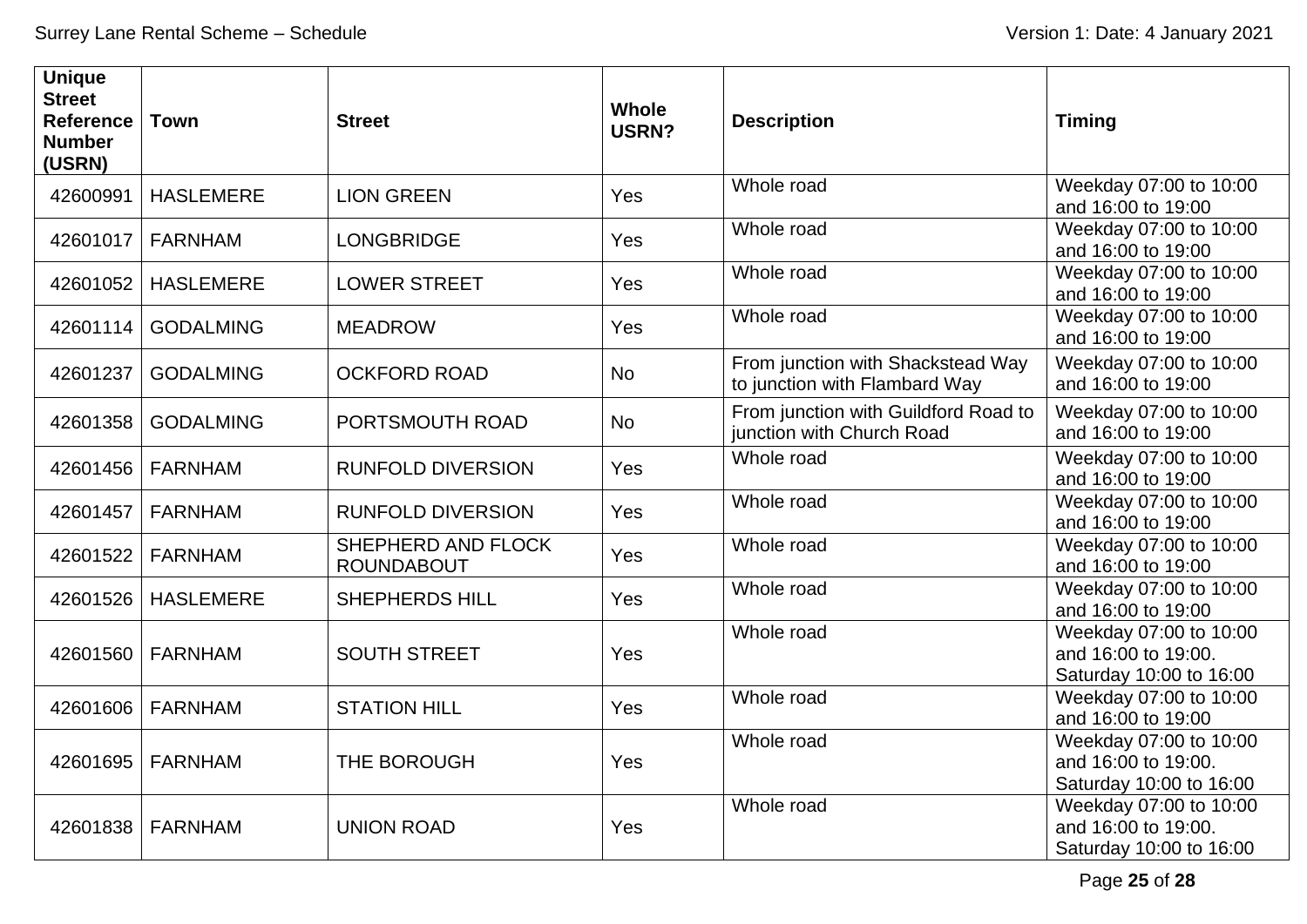| <b>Unique</b><br><b>Street</b><br><b>Reference</b><br><b>Number</b><br>(USRN) | <b>Town</b>                    | <b>Street</b>           | <b>Whole</b><br><b>USRN?</b> | <b>Description</b>                                                                                                           | <b>Timing</b>                                |
|-------------------------------------------------------------------------------|--------------------------------|-------------------------|------------------------------|------------------------------------------------------------------------------------------------------------------------------|----------------------------------------------|
| 42601875                                                                      | <b>FARNHAM</b>                 | <b>UPPER HALE ROAD</b>  | Yes                          | Whole road                                                                                                                   | Weekday 07:00 to 10:00<br>and 16:00 to 19:00 |
| 42601942                                                                      | <b>FARNHAM</b>                 | <b>WEST STREET</b>      | Yes                          | Whole road                                                                                                                   | Weekday 07:00 to 10:00<br>and 16:00 to 19:00 |
| 42601954                                                                      | <b>HASLEMERE</b>               | <b>WEY HILL</b>         | Yes                          | Whole road                                                                                                                   | Weekday 07:00 to 10:00<br>and 16:00 to 19:00 |
| 42602053                                                                      | <b>FARNHAM</b>                 | <b>WOOLMEAD</b>         | Yes                          | Whole road                                                                                                                   | Weekday 07:00 to 10:00<br>and 16:00 to 19:00 |
| 42602061                                                                      | <b>FARNHAM</b>                 | <b>WRECCLESHAM ROAD</b> | Yes                          | Whole road                                                                                                                   | Weekday 07:00 to 10:00<br>and 16:00 to 19:00 |
| 42602062                                                                      | <b>FARNHAM</b>                 | <b>WRECCLESHAM ROAD</b> | Yes                          | Whole road                                                                                                                   | Weekday 07:00 to 10:00<br>and 16:00 to 19:00 |
| 42605061                                                                      | <b>GOSDEN</b><br><b>COMMON</b> | <b>HORSHAM ROAD</b>     | Yes                          | Whole road                                                                                                                   | Weekday 07:00 to 10:00<br>and 16:00 to 19:00 |
| 44600060                                                                      | <b>WOKING</b>                  | <b>BAGSHOT ROAD</b>     | Yes                          | Whole road                                                                                                                   | Weekday 07:00 to 10:00<br>and 16:00 to 19:00 |
| 44600169                                                                      | <b>WOKING</b>                  | <b>BROADMEAD ROAD</b>   | Yes                          | Whole road                                                                                                                   | Weekday 07:00 to 10:00<br>and 16:00 to 19:00 |
| 44600246                                                                      | <b>WOKING</b>                  | <b>CHERTSEY ROAD</b>    | <b>No</b>                    | From junction with Victoria Way to<br>the RA at junction with Martyrs Lane                                                   | Weekday 07:00 to 10:00<br>and 16:00 to 19:00 |
| 44600518                                                                      | <b>WOKING</b>                  | <b>GUILDFORD ROAD</b>   | Yes                          | Whole road                                                                                                                   | Weekday 07:00 to 10:00<br>and 16:00 to 19:00 |
| 44600522                                                                      | <b>WOKING</b>                  | <b>GUILDFORD ROAD</b>   | Yes                          | Whole road                                                                                                                   | Weekday 07:00 to 10:00<br>and 16:00 to 19:00 |
| 44600584                                                                      | <b>OLD WOKING</b>              | <b>HIGH STREET</b>      | <b>No</b>                    | Full length excluding slip roads,<br>service roads and side roads. Check<br>with Surrey County Council for<br>clarification. | Weekday 07:00 to 10:00<br>and 16:00 to 19:00 |
| 44600668                                                                      | <b>WOKING</b>                  | <b>KINGFIELD ROAD</b>   | Yes                          | Whole road                                                                                                                   | Weekday 07:00 to 10:00<br>and 16:00 to 19:00 |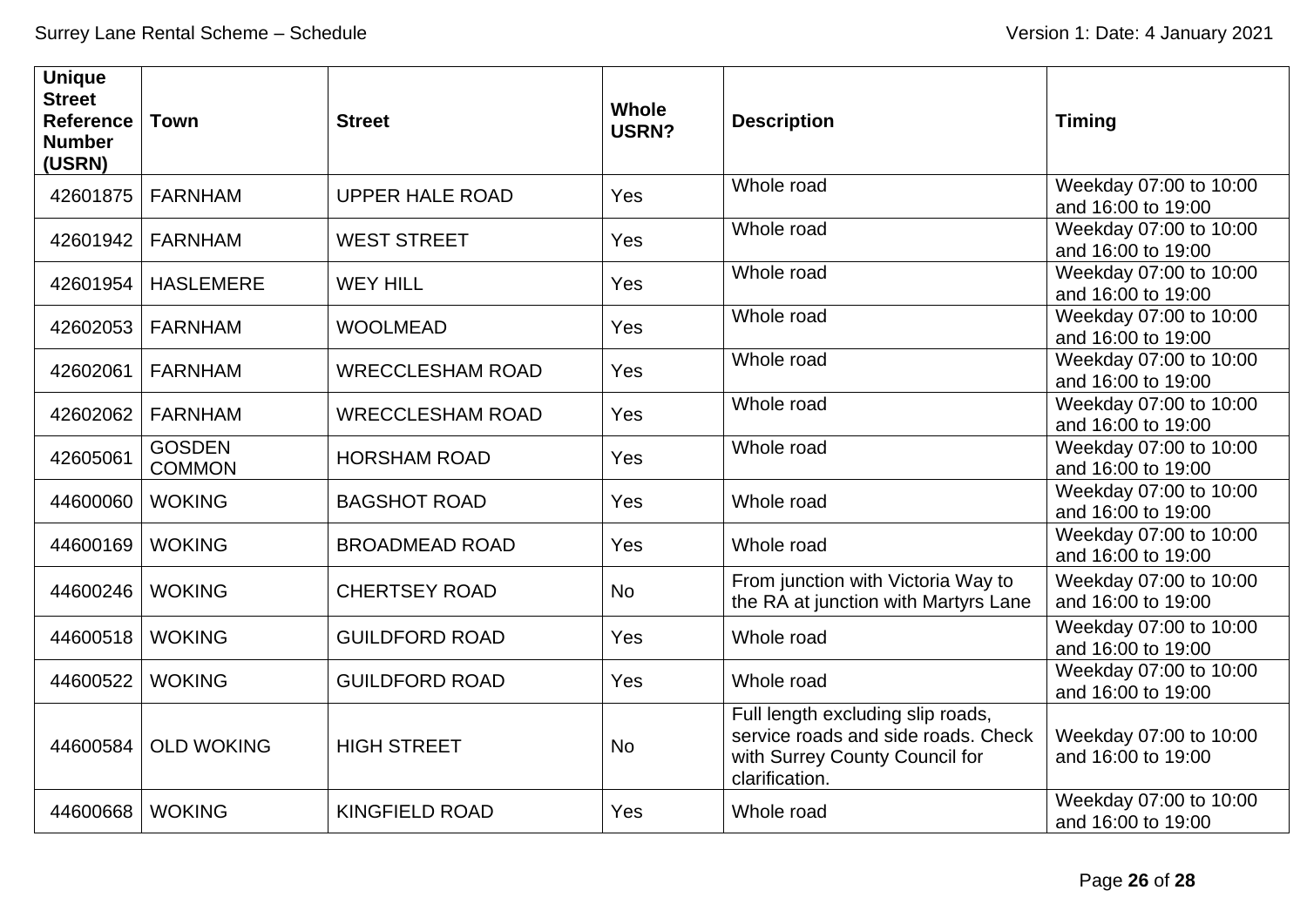| <b>Unique</b><br><b>Street</b><br><b>Reference</b><br><b>Number</b><br>(USRN) | <b>Town</b>         | <b>Street</b>                              | <b>Whole</b><br>USRN? | <b>Description</b>                                                                                                                                                                                           | <b>Timing</b>                                |
|-------------------------------------------------------------------------------|---------------------|--------------------------------------------|-----------------------|--------------------------------------------------------------------------------------------------------------------------------------------------------------------------------------------------------------|----------------------------------------------|
| 44600872                                                                      | <b>WEST BYFLEET</b> | <b>OLD WOKING ROAD</b>                     | Yes                   | Whole road                                                                                                                                                                                                   | Weekday 07:00 to 10:00<br>and 16:00 to 19:00 |
| 44600905                                                                      | <b>WEST BYFLEET</b> | <b>PARVIS ROAD</b>                         | Yes                   | Whole road                                                                                                                                                                                                   | Weekday 07:00 to 10:00<br>and 16:00 to 19:00 |
| 44600906                                                                      | <b>WEST BYFLEET</b> | <b>PARVIS ROAD</b>                         | Yes                   | Whole road                                                                                                                                                                                                   | Weekday 07:00 to 10:00<br>and 16:00 to 19:00 |
| 44601065                                                                      | <b>WEST BYFLEET</b> | <b>SHEERWATER ROAD</b>                     | Yes                   | Whole road                                                                                                                                                                                                   | Weekday 07:00 to 10:00<br>and 16:00 to 19:00 |
| 44601073                                                                      | <b>WOKING</b>       | <b>SHORES ROAD</b>                         | Yes                   | Whole road                                                                                                                                                                                                   | Weekday 07:00 to 10:00<br>and 16:00 to 19:00 |
| 44601082                                                                      | <b>WEST BYFLEET</b> | <b>SOPWITH DRIVE</b>                       | Yes                   | Whole road                                                                                                                                                                                                   | Weekday 07:00 to 10:00<br>and 16:00 to 19:00 |
| 44601227                                                                      | <b>WOKING</b>       | <b>VICTORIA ROAD</b>                       | Yes                   | Whole road                                                                                                                                                                                                   | Weekday 07:00 to 10:00<br>and 16:00 to 19:00 |
| 44601228                                                                      | <b>WOKING</b>       | <b>VICTORIA WAY</b>                        | Yes                   | Whole road                                                                                                                                                                                                   | Weekday 07:00 to 10:00<br>and 16:00 to 19:00 |
| 44601314                                                                      | <b>WOKING</b>       | <b>WOODHAM LANE</b>                        | Yes                   | Whole road                                                                                                                                                                                                   | Weekday 07:00 to 10:00<br>and 16:00 to 19:00 |
| 44601330                                                                      | <b>WOKING</b>       | <b>WYCH HILL LANE</b>                      | <b>No</b>             | From junction with Egley Road to<br>junction with Claremont Avenue                                                                                                                                           | Weekday 07:00 to 10:00<br>and 16:00 to 19:00 |
| 44601407                                                                      | <b>WOKING</b>       | <b>SIX CROSSROADS</b><br><b>ROUNDABOUT</b> | Yes                   | Whole road                                                                                                                                                                                                   | Weekday 07:00 to 10:00<br>and 16:00 to 19:00 |
| 44601412                                                                      | <b>WOKING</b>       | <b>TURNOAK ROUNDABOUT</b>                  | Yes                   | Whole road                                                                                                                                                                                                   | Weekday 07:00 to 10:00<br>and 16:00 to 19:00 |
| 44602047                                                                      | <b>WOKING</b>       | <b>SHEERWATER ROAD</b>                     | <b>No</b>             | Whole length from junction with Old<br>Woking Road to junction with<br>Woodham Lane, excluding slip<br>roads, service roads and side roads.<br><b>Check with Surrey County Council</b><br>for clarification. | Weekday 07:00 to 10:00<br>and 16:00 to 19:00 |